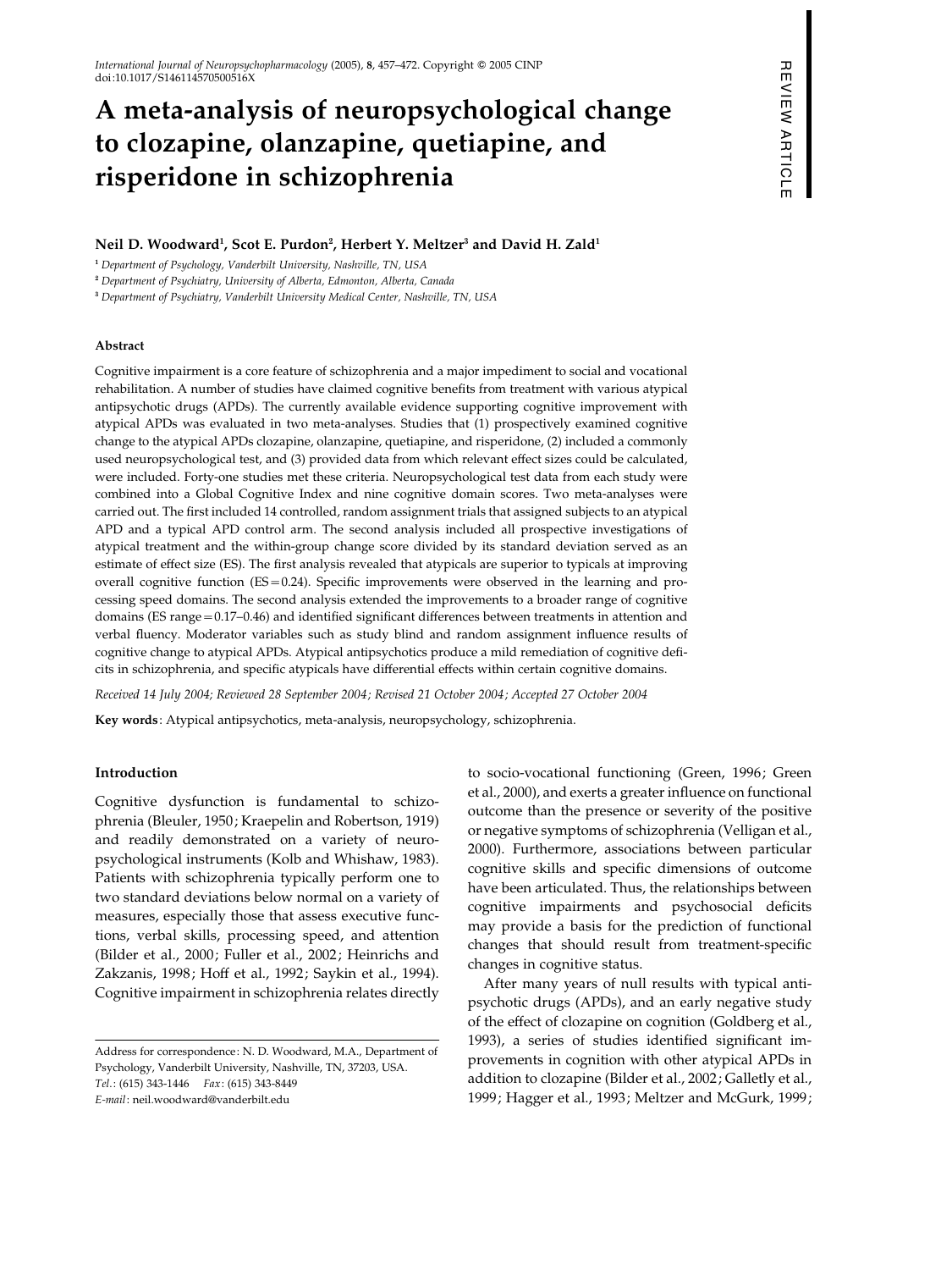Purdon et al., 2000, 2001a; Rossi et al., 1997). As will be discussed, the cognitive enhancement reported in these early studies could have been artifacts related to repeated testing, study characteristics, or other potential biases. Alternatively, the apparent cognitive enhancement may be related to one or more of the following effects of the atypical APDs which are not shared by typical APDs: (1) increased release of dopamine (DA) and acetylcholine (ACh) in the prefrontal cortex and hippocampus (Ichikawa et al., 2002; Kuroki et al., 1999; Parada et al., 1997; Shirazi-Southall et al., 2002); (2) antagonism of 5-HT2A, 5-HT2C or 5-HT6 receptors (Meltzer, 1999); and (3) stimulation of 5-HT1A receptors (Ichikawa et al., 2001). Increased release of DA may lead to stimulation of D1 and D3 receptors, in particular, which might have a beneficial effect on cognition, assuming that these receptors are understimulated in schizophrenia. Increased release of ACh might lead to enhancement of  $M_1$ ,  $M_4$  or  $a_7$  nicotinic acid post-synaptic receptors, all of which have been suggested to be involved in cognitive impairment in schizophrenia (Bymaster et al., 2003; Olincy et al., 1997; Simosky et al., 2003). The atypical APDs also differ from one another in their relative actions on these systems. Clozapine is an  $M_1$  and  $M_4$  agonist, an effect which other atypical APDs lack (Olianas et al., 1999; Zorn et al., 1994). Blockade of  $M_2$  receptors by clozapine or olanzapine in vivo would be expected to increase the release of ACh. Stimulation of  $M_1$  and M<sup>4</sup> receptors has been shown to improve memory and learning in animal models (Felder et al., 2001). Risperidone has a relatively high affinity and long dissociation latency period for D2 receptors (Kapur and Seeman, 2001; Lavalaye et al., 1999; Seeman, 2002), suggesting that patients receiving risperidone may be more likely to display adverse effects associated with DA antagonism in the striatum including greater extrapyramidal symptoms (EPS) and reduced procedural learning, especially with doses above 6 mg/d. A recent meta-analysis of EPS prevalence in clinical trials and preliminary evidence of reduced procedural learning with risperidone, relative to clozapine and olanzapine, provides support for this prediction (Bedard et al., 2000; Leucht et al., 1999; Purdon et al., 2003). Thus, there are not only neurochemical reasons to expect atypical APDs to improve cognitive function, relative to typical APDs, but differences between treatments within the atypical APD class might also be anticipated.

The significant methodological differences that exist across studies undermine attempts to draw definitive conclusions on the efficacy and differential benefits of atypical APDs to cognition in

schizophrenia. Two earlier quantitative reviews of published studies up to 2000 identified significant gains with atypical APDs in several cognitive domains including verbal fluency, vigilance and selective attention, secondary memory, and visuomotor skills (Harvey and Keefe, 2001; Keefe et al., 1999). Effect sizes, in terms of Cohen's d, were typically within the range of 0.20–0.40 suggesting that the improvements may be mild relative to the magnitude of the cognitive deficits seen in patients with schizophrenia. However, the earlier reviews were hampered by the relatively small number of studies that had been carried out prior to 2000, the limited availability of data on olanzapine, and the absence of data on quetiapine. Since the earlier reviews, the results of over 20 studies involving atypical APDs including several large-scale NIMH and industry-sponsored clinical trials have been released and there is now a substantial pool of data on olanzapine's effects on cognition and results from several investigations of quetiapine (Bilder et al., 2002; Harvey et al., 2003; Purdon et al., 2001b; Velligan et al., 2002).

The large number of studies that have been reported since 2000 make it feasible to examine the effects of relevant methodological characteristics, such as medication blind, random assignment of subjects, and study duration. Earlier reviews have stressed the importance of controlling for these variables to protect against experimenter bias and demand characteristics. However, quantitative comparisons between studies that included these design features and those that did not are lacking. Additional study variables that may be relevant include baseline medication status and medication dosage used in typical control arms. Several investigators have speculated that the cognitive improvements observed with atypical APDs may reflect an avoidance of potentially deleterious effects associated with typical APD treatments rather than a novel enhancement of cognition (Carpenter and Gold, 2002). Definitive support for this contention is lacking although recent investigations suggest that haloperidol may indeed interfere with specific cognitive skills such as processing speed and procedural learning (Bedard et al., 1996, 2000; Blyler and Gold, 2000; Purdon et al., 2002, 2003; Sharma and Harvey, 2000; Stevens et al., 2002). In the case of within-subjects switch studies, the absence of an unmedicated baseline assessment does not rule out the possibility that the improvements observed following a switch to an atypical APD treatment reflect a release from the adverse effects associated with a typical APD rather than a benefit of atypical APD treatment.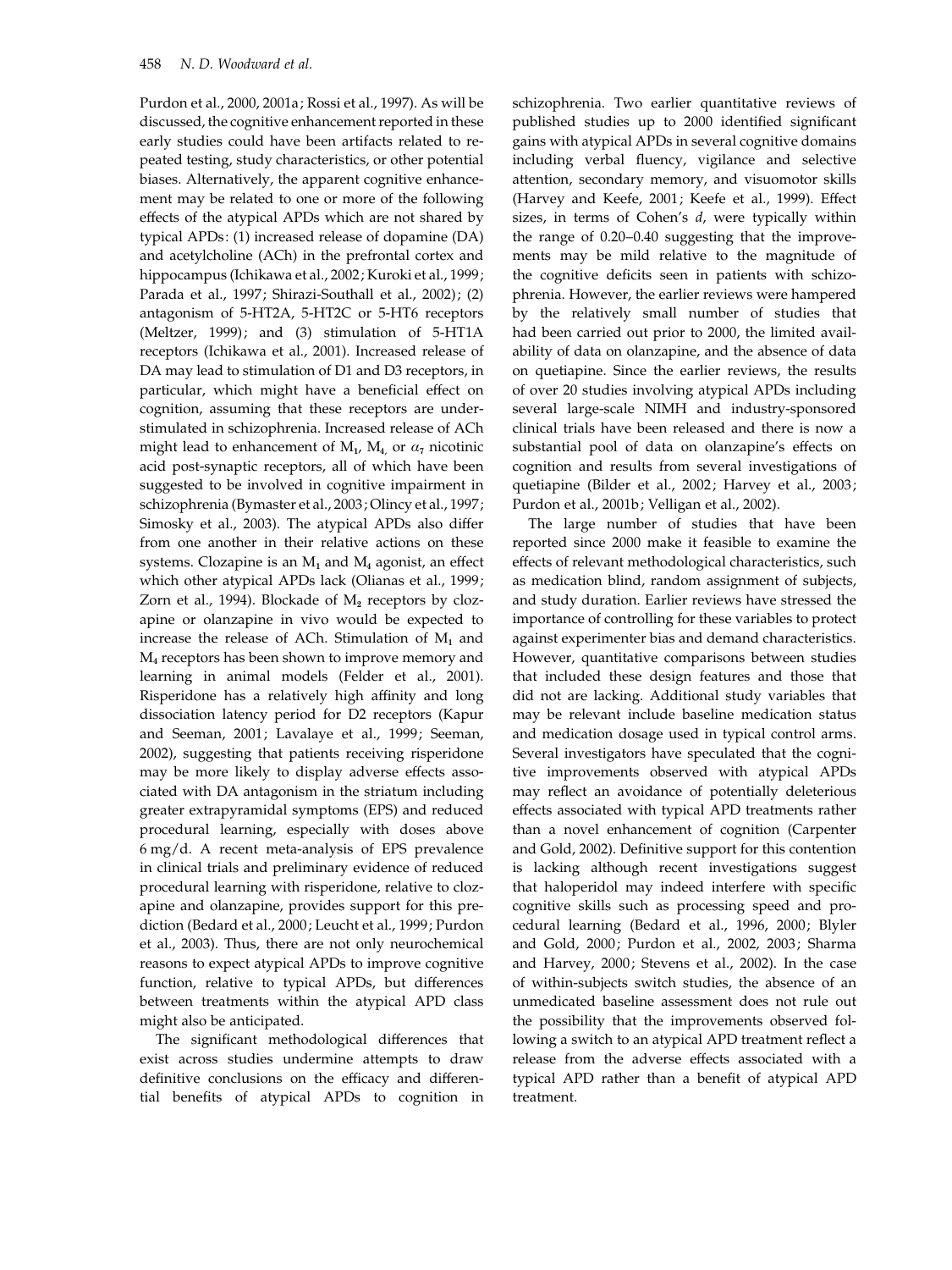The larger number of studies now available for review also permits a more thorough investigation of the unique cognitive benefits for each medication and a preliminary examination of potential differences between them. Although several investigations have directly compared medications within the atypical APD class, with few exceptions (Harvey et al., 2003), interpretation of the results have been limited by the small number of subjects included in treatment groups (Bilder et al., 2002; Purdon et al., 2000). By quantitatively analysing effects across studies, meta-analysis can overcome these sample-size limitations, and help identify possible differences between treatments that may warrant further investigation in clinical trials.

At present, over 40 studies have reported on the effects of clozapine, olanzapine, risperidone and quetiapine on a wide range of neuropsychological tests. The studies were entered into a meta-analysis to: (1) evaluate and extend the findings of the earlier metaanalyses; (2) identify any differences between atypical APD medications on cognitive processes; and (3) identify study characteristics that might be relevant to demonstrations of cognitive change.

### Methods

#### Literature search

Relevant articles were identified through extensive literature searches of computerized databases including Medline, PsycInfo, and Dissertation Abstracts. Key search terms included Schizophrenia, Cognition, Neuropsychology, Neurocognition, Clozapine, Olanzapine, Risperidone, and Quetiapine. In addition, the bibliographies of several earlier reviews were examined (Harvey and Keefe, 2001; Keefe et al., 1999; Meltzer and McGurk, 1999; Purdon, 1999, 2000).

Studies were included in the meta-analysis if they met the following criteria: (1) inclusion of patients with a diagnosis of schizophrenia or schizoaffective disorder as outlined in DSM-III, DSM-III-R, DSM-IV, or ICD-9, ICD-10; (2) prospective study design with a baseline assessment and at least one follow-up assessment; (3) trial duration of at least 1 wk; (4) no antipsychotics, except for the study medications were administered; (5) a baseline sample size of at least 10; (6) results of neuropsychological change to treatment were reported for at least one of the common tests listed in Table 1; and (7) the study was published or 'in press' in a peer-reviewed journal as of April 2004. Investigations of geriatric, adolescent (age <18 yr), or high-risk populations were not included. Studies included in the meta-analysis are listed in Table 2.

Table 1. Neuropsychological tests and cognitive domains

|                                                                                                                                                                                                           | Abbreviation |
|-----------------------------------------------------------------------------------------------------------------------------------------------------------------------------------------------------------|--------------|
| Vigilance and Selective Attention<br>Continous Performance Test<br>Stroop Test<br>Trailmaking A                                                                                                           | VIG          |
| Working Memory<br>Verbal Working Memory*<br>Spatial Working Memory*                                                                                                                                       | WM           |
| Learning<br>Paragraph Recall Test/WMS-R/<br>III Logical Memory I<br>Verbal List Learning tests<br>(learning trials)<br>Rey Design Learning Test<br>Rey Complex Figure/WMS-R/<br>III Visual Reproduction I | LEARN        |
| Cognitive Flexibility and Abstraction<br>Wisconsin Card Sorting Test<br>WAIS-R/III Similarities                                                                                                           | CF & A       |
| Processing Speed<br>WAIS R/III Digit Symbol<br>Substitution/Digit Symbol<br><b>Modalities Test</b><br>Trailmaking B<br><b>WISC-R Maze Subtest</b>                                                         | PS           |
| Verbal Fluency<br>Controlled Oral Word Test<br>Category Instance Generation Test                                                                                                                          | VF           |
| Visuospatial Processing<br>WAIS-R/III Block Design<br>Complex Figure Test (copy)<br>Tests of Visual Organization*                                                                                         | VIS          |
| Motor Skills<br><b>Finger Tapping Test</b><br>Grooved Pegboard Test/PIN Test                                                                                                                              | MOTOR        |
| Delayed Recall<br>Paragraph Recall Test/WMS-R/<br>III Logical Memory II<br>Verbal List Learning tests<br>(delayed free recall)<br>Rey Complex Figure (delayed)/<br>WMS-R/III Visual Reproduction II       | DEL.R.       |

\* See text for additional information.

#### Coding of study characteristics

Studies were coded for author and year of publication, corporate sponsorship, schizophrenia subtype classification, baseline medication status, medication blind, random assignment, trial medications, total subjects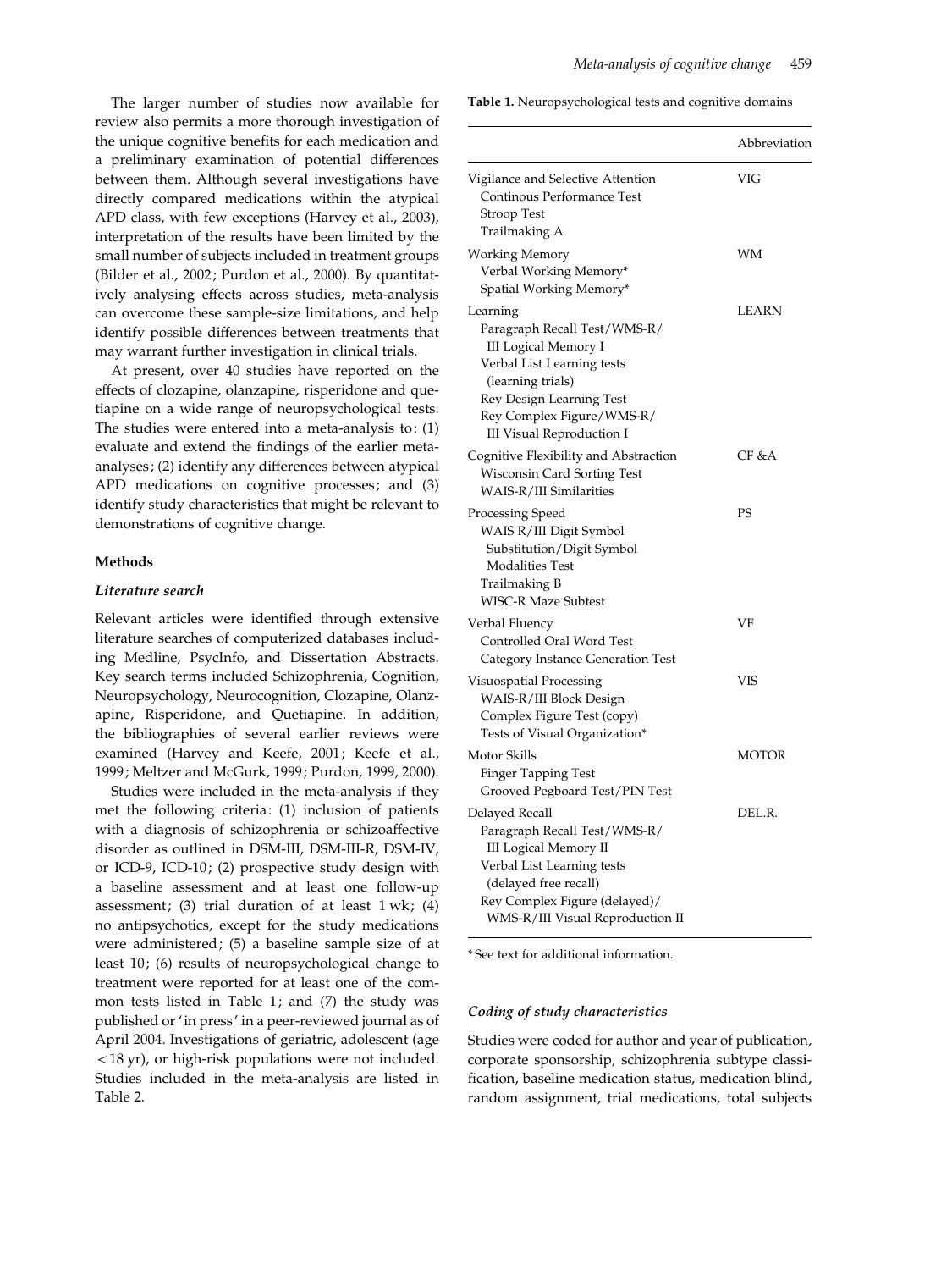| Bilder et al. (2002)   | Green et al. (1997)  | Lindenmayer et al. (1998) | Rossi et al. (1997)     |  |
|------------------------|----------------------|---------------------------|-------------------------|--|
| Buchanan et al. (1994) | Green et al. (2002)  | Liu et al. (2000)         | Rybakowski and          |  |
| Chua et al. (2001)     | Hagger et al. (1993) | Ljubin et al. (2000)      | Borkowska (2001)        |  |
| Cuesta et al. (2001)   | Harvey et al. (2000) | Manschreck et al. (1999)  | Sax et al. (1998)       |  |
| Fleming et al. (2001)  | Harvey et al. (2003) | McGurk et al. (1997)      | Schall et al. (1998)    |  |
| Fuji et al. (1997)     | Harvey et al. (2004) | Meltzer and McGurk (1999) | Sharma et al. (2003)    |  |
| Galletly et al. (1997) | Hoff et al. (1996)   | Potkin et al. (2001)      | Smith et al. (2001)     |  |
| Galletly et al. (2000) | Hong et al. (2002)   | Purdon et al. (2000)      | Stip and Lussier (1996) |  |
| Goldberg et al. (1993) | Keefe et al. (2004)  | Purdon et al. (2001a)     | Stip et al. (2003)      |  |
| Good et al. (2002)     | Kern et al. (1999)   | Purdon et al. (2001b)     | Velligan et al. (2002)  |  |
| Grace et al. (1996)    | Lee et al. (1999)    | Rosenheck et al. (2003)   | Velligan et al. (2003)  |  |
|                        |                      |                           |                         |  |

Table 2. Studies included in the meta-analysis

completing baseline cognitive assessment and the number completing the trial, trial duration, and mean trial medication dosages. Schizophrenia subtype classification was based on explicit descriptions contained in each publication and consisted of three classifications: general schizophrenia, early phase, or treatment refractory. Medication blind was coded as double blind or open label. Open-label extensions to double-blind studies were not included in this analysis with the exception of Smith et al. (2001) which did not report within-group results at the end of the double-blind phase. The number of subjects who completed the study was defined as the total number of subjects for each medication group that completed at least one cognitive test at trial end-point, or last observation carried forward (LOCF). In addition, if a study reported statistics based on the LOCF method, then these values were used to calculate effect sizes.

# Neuropsychological tests and domains

Similar to other meta-analyses of cognition in schizophrenia (Harvey and Keefe, 2001; Heinrichs and Zakzanis, 1998) effect sizes were calculated for individual neuropsychological tests, although in several cases highly similar tests were combined into a single measure (e.g. verbal list learning). These effect sizes were then combined into nine domains, as listed in Table 1, by averaging effect sizes within studies across tests that putatively tap similar skills. A Global Cognitive Index was also created by either averaging all domain effect sizes within a study or using Global Cognitive Index scores in cases where studies reported them. Thus, each study contributed one Global Cognitive Index score and at least one domain effect size. The construction of the domains reported here was based upon prior reviews and earlier studies that utilized large cognitive batteries, contemporary neuropsychological domain constructs, and cognitive domains relevant to outcome in schizophrenia (Bilder et al., 2000, 2002; Green et al., 2000, 2002; Harvey and Keefe, 2001; Heaton et al., 2001; Purdon et al., 2000, 2001b).

The Vigilance and Selective Attention domain included the Continuous Performance/Attention Test, Stroop Test (colour-word score), and Trailmaking A Test.

The Working Memory domain consisted of tests of verbal or spatial working memory. These included the verbal working memory tests Digit Span, Digit Span Distraction, Paced Auditory Serial Addition, Letter-Number Span, and Consonant Trigrams and spatial working memory tests such as the Visual Span subtest of the WAIS-R/III and the Spatial Working Memory Test (Keefe et al., 1995).

The Learning domain included the Rey Serial Design Learning Test (RDLT), paragraph recall tests (WMS-R/III Logical Memory I or the Story Recall Test), verbal list learning tests (California, Crawford, Hopkins or Rey Verbal Learning tests, or the Bushcke Selective Reminding Test), and visual reproduction tests (WMS-R/III Visual Reproduction subtest, the Rey-Osterrieth/Taylor Complex Figure Test (RCFT), or the Benton Visual Retention Test).

The Cognitive Flexibility and Abstraction domain consisted of the Wisconsin Card Sorting Test (perseverative errors or percent perseverative errors score) and the WAIS-R/III Similarities subtest. Timed motor tests occasionally considered to tap executive function (e.g. Trailmaking B) were not included because differential effects of typical and atypical APDs on motor speed might have unduly influenced effect sizes for this domain.

The Processing Speed domain included the WAIS-R/III Digit Symbol Coding or Digit Symbol Modalities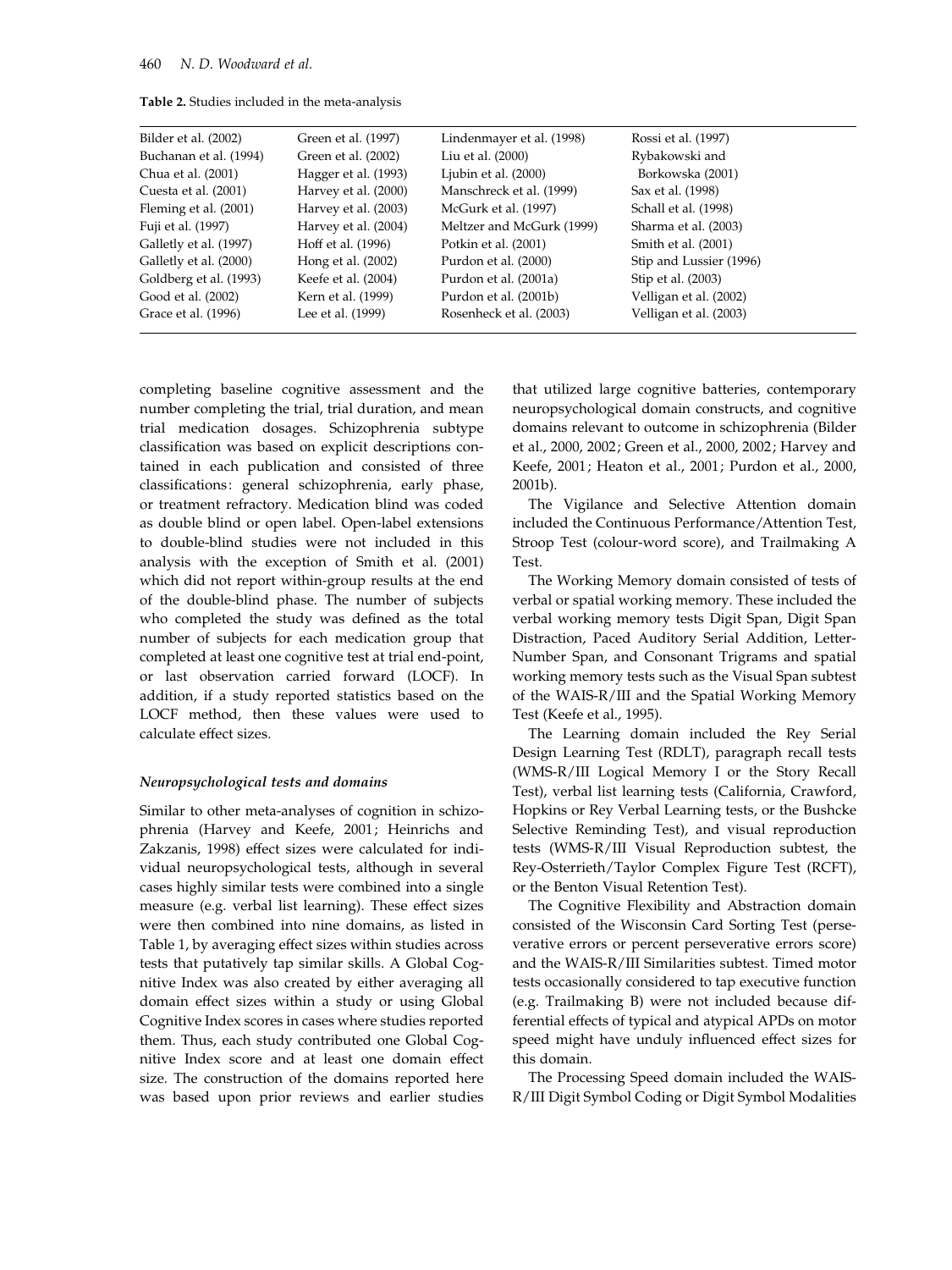The Verbal Fluency domain consisted of the Controlled Oral Word Association and Category Instance Generation tests.

The Visuospatial Processing domain included the WAIS-R/III Block Design subtest, the Rey-Osterrieth/ Taylor Complex Figure Test copy score and visual organization tests such as the Hooper Visual Organization Test, Mooney Face Closure Test, Benton Judgment of Line Orientation, and Line Drawing.

The Motor Skill Domain included the Finger Tapping Test, Grooved Pegboard, and Pin tests.

The Delayed Recall domain included tests of a visual recall (WMS-R/III Visual Reproduction II and the delayed RCFT), verbal recall (WMS-R/III Logical Memory II and delayed Story Recall Test), and verbal list learning (delayed free recall scores from the verbal list learning tests described above).

## Calculation of effect sizes and data analysis

Typically, meta-analyses only include controlled studies that randomly assigned subjects to either a control group or an active treatment group. However, this approach would overlook a substantial body of evidence from single-sample studies that may be relevant to the demonstration of cognitive change from atypical APD treatments. In an attempt to preserve scientific rigour without omitting potentially important results, two analyses were undertaken, the first with a conservative approach to the published literature and the second with less conservative restrictions.

#### Analysis 1

The first analysis included only reports from comparisons of typical APDs and atypical APDs that randomly assigned patients to treatment. Post-treatment means and standard deviations were used to calculate Hedges'  $g$ , the difference between the means of atypical APD and typical APD groups at study end-point, divided by their pooled standard deviation. Where group means and standard deviations were not explicitly reported, Hedges'  $g$  was calculated using appropriate alternative methods based on  $t$  or  $F$  statistics (Rosenthal, 1994). Where the  $t$  or  $F$  statistics were also not reported, data were solicited from the original study authors. A weighted average effect-size estimate was calculated for the Global Cognitive Index and each domain by combining data from all studies that examined cognitive change to clozapine, olanzapine, risperidone, or quetiapine. In cases where a study included more than one atypical APD arm, in addition

to a typical APD control, or multiple dosing arms, the atypical APD arms were treated as separate samples and effect sizes for each arm were calculated. Effect sizes were combined according to the fixed-effects model (Shadish and Haddock, 1994). Briefly, each effect size was weighted by the inverse of its variance such that effect sizes calculated from studies with larger sample sizes contributed more to the overall effect size when combined. A weighted average effect size, with positive values indicating improvement and negative values indicating a decline in performance, and a corresponding Z statistic was calculated to determine if the weighted average effect size was significantly greater than zero. Given the large number of Z tests carried out, a Bonferroni correction was applied to the critical  $\alpha$ . For the domains, the critical  $\alpha$  was  $p = 0.006$ . In addition, a 95% confidence interval (CI) was calculated for the global and domain effect sizes. To assess the relevance of predefined moderator variables, a measure of effect size homogeneity, the Q statistic, was also calculated for each neuropsychological domain and the Global Cognitive Index (Hedges and Vevea, 1998). The Q statistic has a  $\chi^2$ distribution with  $k-1$  degrees of freedom, where k is the number of effect sizes being combined. The critical  $\alpha$  for the Q statistic was set at 0.05. When the assumption of homogeneity was rejected the effect sizes were combined using the random-effects model. In the moderator variable analysis, the Q statistic was partitioned into a between-groups component,  $Q_{\text{BET}}$ , and a within-groups component,  $Q_W$  (analogous to a oneway ANOVA). A moderator variable was considered significant if it effectively separated the effect sizes into separate categories (i.e.  $Q_{\text{BET}}$  was significant) that did not have significant within-group variation (i.e.  $Q_W$  was not significant). The  $R^2$  value was also calculated for each significant moderator variable to assess the strength of the relationship between moderator and dependent variables. Moderator variables included the coded study characteristics of baseline medication status (typical APDs vs. unmedicated), schizophrenia subtype classification (early phase combined with general, vs. treatment refractory), and corporate sponsorship of study (yes vs. no). In addition, correlations between effect sizes and the continuous variables haloperidol arm dose at study end-point and study duration were carried out. To avoid violations of independence in the moderator variable analysis, average effect sizes were calculated across groups for the three studies that examined cognitive change in more than one atypical treatment or dosing arm (Bilder et al., 2002; Purdon et al., 2000; Velligan et al., 2002) and for four risperidone studies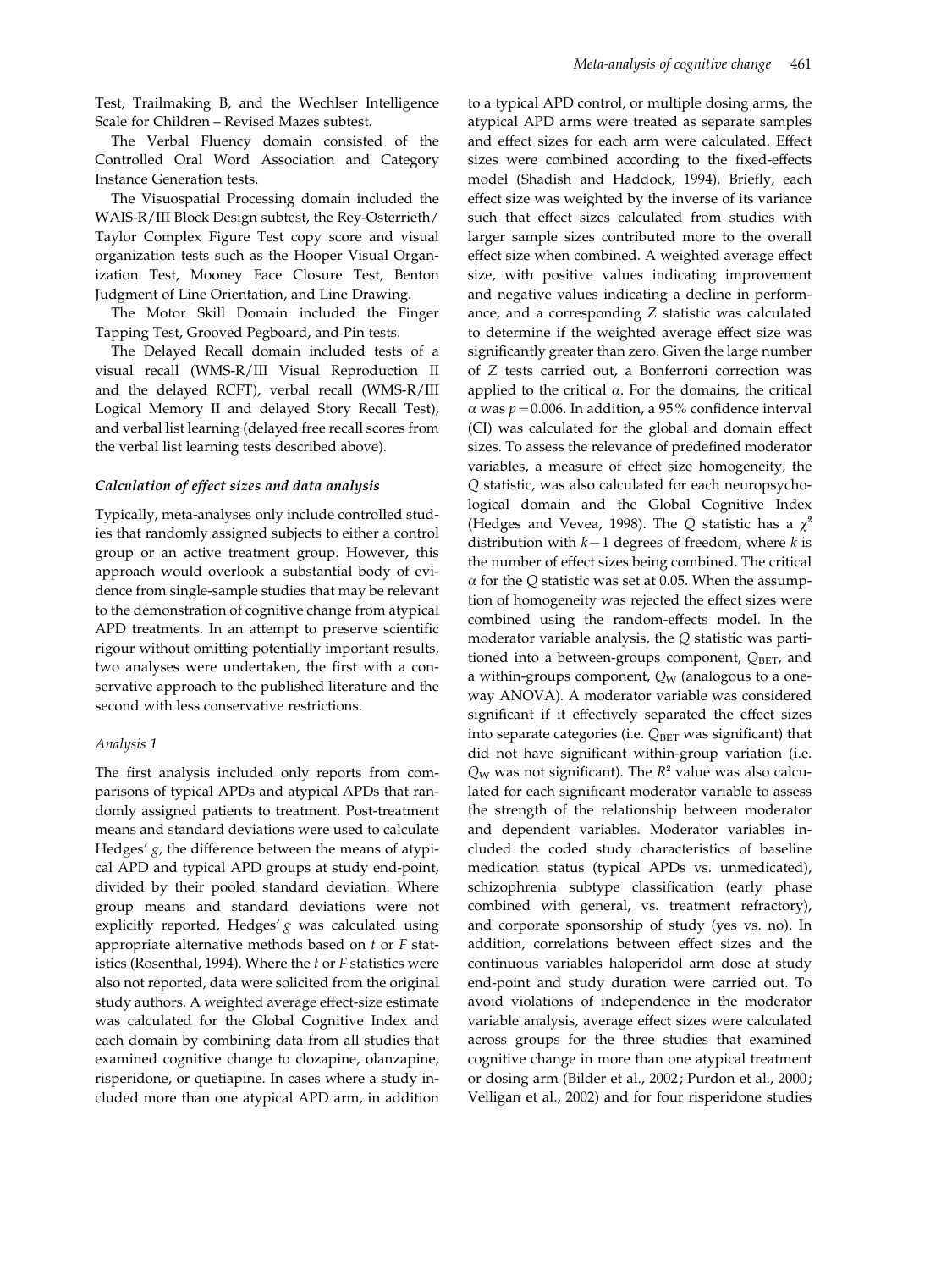that reported results from the same trial (Green et al., 1997; Kern et al., 1998, 1999; McGurk et al., 1997).

# Analysis 2

The second analysis included all prospective studies, regardless of whether or not participants were randomly assigned to treatment, including single-sample switch studies. Investigations of cognitive change following a shift from one atypical APD to another were not included. A single sample, within groups, repeated measures index of effect size, the mean change score divided by its standard deviation, analogous to Hedges'  $g$  was used as the estimate of effect size (Rosenthal, 1994). It should be noted that this method for calculating effect sizes probably yields different effect sizes than those reported in Analysis 1 since each group acts as its own control in a repeatedmeasures design. Thus, comparisons between Analyses 1 and 2 should not be made. Paired t tests or alternative repeated-measures values were available to calculate an effect size for the majority of studies. In studies that did not report change scores, an estimate of effect size was derived using the procedure of Smith et al. (1980), which estimates change from the pre-treatment and post-treatment group means, divided by the standard deviations reported in the original manuscript, and adjusted for test–retest correlations provided in a compendium of neuropsychological tests (Spreen and Strauss, 1998).

Weighted effect sizes, Z statistics, 95% CIs, and Q statistics were then calculated overall for each domain, and again within each medication group. As in Analysis 1, when the Q statistic was rejected, effect sizes were combined according to the random-effects model.

Analysis 2 had a sufficient number of studies to allow for a more comprehensive examination of the influence that study characteristics might have on effect sizes and comparisons between atypical APDs. Comparisons of the dichotomous variables study blind or random assignment (controlled vs. uncontrolled), corporate sponsorship (yes vs. no), baseline medication status (typical APDs vs. unmedicated), and schizophrenia subtype classification (early phase combined with general, vs. treatment refractory) were carried out as described in Analysis 1. The variables study blind and random assignment were collapsed into a single variable due to the fact that almost every study that randomly assigned subjects to treatment was also double blind. Thus, in order to avoid the redundancy of carrying out two comparisons, studies that included at least one of these features in their design were coded as controlled and those that did not include either were coded as uncontrolled. Pearson's R correlations were carried out to examine relationships between domain effect sizes and study duration.

In addition, differences in cognitive change between medications were examined. Group differences were examined in the same manner as moderator variables, by partitioning the Q statistic into a between- and within-groups component where the between-groups component reflects the difference between medication groups and the within-groups component represents an overall measure of the variability within medication groups. In cases were  $Q_{\text{BET}}$  was significant, pairwise contrasts were carried out to identify specific differences between medication groups. A weighted within medication group effect size was not included in the pairwise contrasts if it was calculated under the random-effects model. The critical  $\alpha$  for the pairwise contrasts was Bonferroni corrected to control for Type I error.

# Results

# Analysis 1

# Study demographics

Seventeen studies from 14 independent, controlled, random-assignment clinical trials were included in the analysis. The discrepancy between the number of studies and number of clinical trials is due to the fact that four studies reported on the same clinical trial of cognitive change to risperidone (Green et al., 1997; Kern et al., 1998, 1999; McGurk et al., 1997). Two studies were open label. Of the 14 independent trials, two included a clozapine arm, three included an olanzapine arm, four included a risperidone arm, two included a quetiapine arm, one included clozapine, olanzapine, and risperidone arms, one included both a risperidone and an olanzapine arm, and one included two different dose groups of quetiapine. Schizophrenia subtype classification for the 14 trials was early phase  $(n=3)$ , general  $(n=7)$ , and treatment refractory  $(n=4)$ . Baseline medication status included unmedicated  $(n=5)$  or predominantly unmedicated  $(n=1)$ , medicated  $(n=7)$ , and mixed (predominantly haloperidol,  $n=1$ ). The reported washout period for the unmedicated studies typically ranged from 2 to 7 d. After excluding four reports from the same clinical trial because of discrepancies in the reported number of enrolled subjects (Green et al., 1997; Kern et al., 1998, 1999; McGurk et al., 1997), the 13 remaining (independent) trials reported retention rates of 43–93% of enrolled patients. As expected, attrition was lower in studies with a short duration of treatment and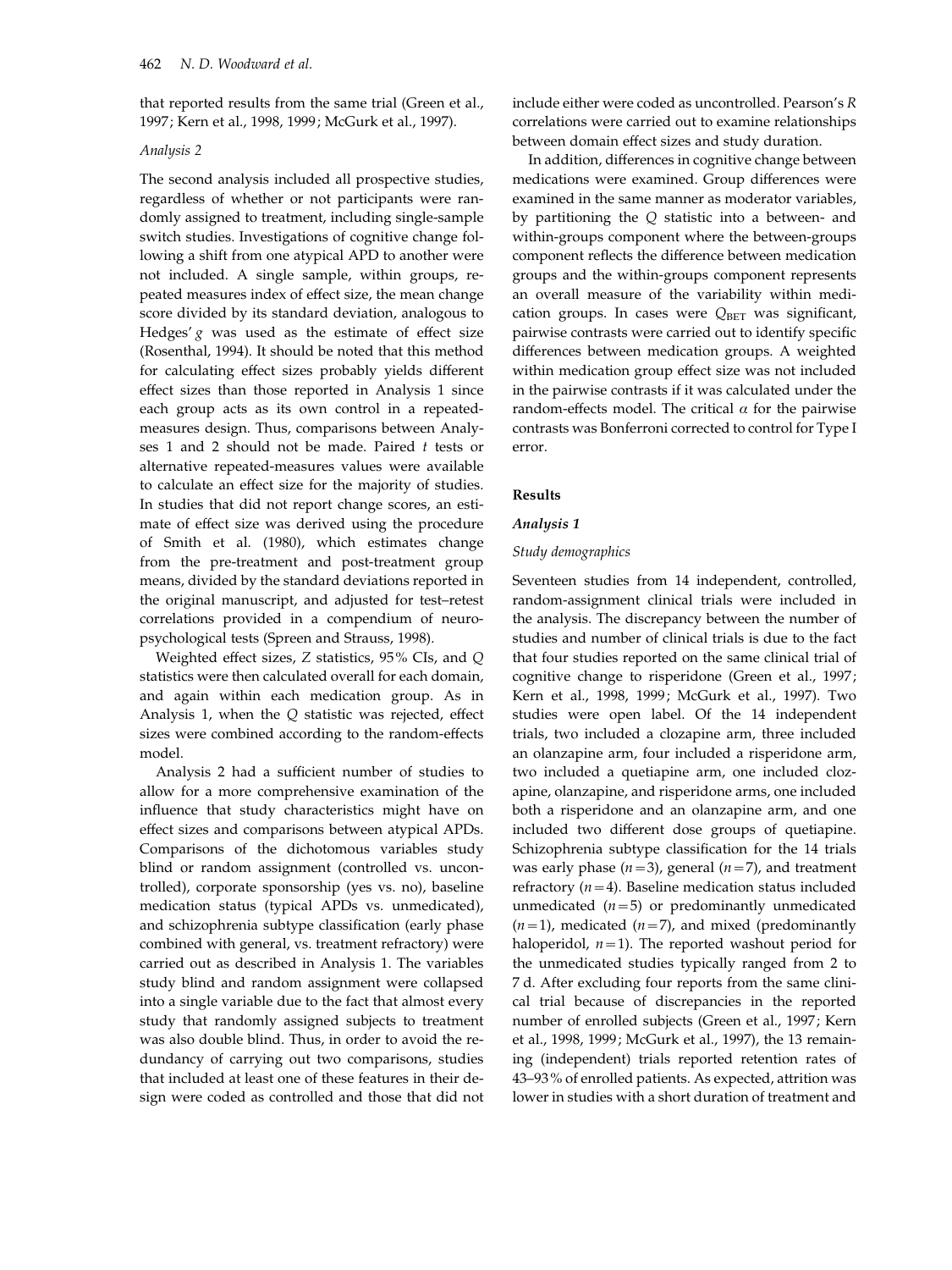|                                             |                |                  |                |                  |                | Number of effect sizes $(k)$ and number of subjects $(n)$ |                |                  |       |                  |      |                     |                |                         |
|---------------------------------------------|----------------|------------------|----------------|------------------|----------------|-----------------------------------------------------------|----------------|------------------|-------|------------------|------|---------------------|----------------|-------------------------|
|                                             |                | Clozapine        |                | Olanzapine       |                | Risperidone                                               |                | Quetiapine       | Total |                  |      | Overall weighted ES |                |                         |
|                                             | k              | $\boldsymbol{n}$ | k              | $\boldsymbol{n}$ | k              | $\boldsymbol{n}$                                          | k              | $\boldsymbol{n}$ | k     | $\boldsymbol{n}$ | ES   | 95% CI              | Ζ<br>statistic | $\mathfrak{p}$<br>value |
|                                             |                |                  |                |                  |                |                                                           |                |                  |       |                  |      |                     |                |                         |
| Global Cognitive<br>Index                   | 3              | 73               | 6              | 254              | 5              | 116                                                       | 4              | 71               | 18    | 514              | 0.24 | 0.11 to 0.37        | 3.67           | < 0.001                 |
| Vigilance and<br>Selective<br>Attention     | $\overline{2}$ | 43               | 3              | 122              | $\overline{4}$ | 92                                                        | 3              | 59               | 12    | 316              | 0.12 | $-0.04$ to 0.28     | 1.43           | 0.152                   |
| <b>Working Memory</b>                       | 2              | 53               | 3              | 135              | 4              | 87                                                        | $\mathbf{1}$   | 11               | 10    | 286              | 0.05 | $-0.12$ to 0.22     | 0.60           | 0.546                   |
| Learning                                    | 2              | 54               | 4              | 220              | 4              | 97                                                        | 4              | 71               | 14    | 442              | 0.24 | 0.10 to 0.38        | 3.44           | < 0.001                 |
| Processing Speed                            | 3              | 71               | 5              | 233              | 4              | 93                                                        | 3              | 54               | 15    | 451              | 0.21 | 0.07 to 0.35        | 3.02           | 0.003                   |
| Cognitive<br>Flexibility<br>and Abstraction | 3              | 72               | 6              | 243              | 3              | 62                                                        | $\overline{2}$ | 28               | 14    | 405              | 0.04 | $-0.10$ to 0.18     | 0.55           | 0.581                   |
| Verbal Fluency                              | 3              | 72               | 5              | 242              | 3              | 65                                                        | 4              | 71               | 15    | 449              | 0.16 | $0.02$ to $0.30$    | 2.26           | 0.024                   |
| Visuospatial<br>Processing                  | 2              | 43               | 4              | 134              | 3              | 65                                                        | $\mathbf{1}$   | 11               | 10    | 253              | 0.00 | $-0.18$ to 0.18     | 0.02           | 0.988                   |
| Motor Skill                                 | 1              | 24               | $\overline{4}$ | 222              | 3              | 65                                                        | $\mathbf{1}$   | 11               | 9     | 322              | 0.21 | 0.05 to 0.37        | 2.56           | 0.010                   |
| Delayed Recall                              | 3              | 72               | 3              | 201              | $\overline{2}$ | 58                                                        | 2              | 43               | 10    | 374              | 0.13 | $-0.02$ to 0.28     | 1.69           | 0.091                   |

Table 3. Neuropsychological change with atypical antipsychotic drugs: Analysis 1

ES, Effect size; CI, confidence interval.

retention improved to a range of 50–93% of enrolled subjects when the last observation was carried forward for analysis.

Mean trial duration was 31 wk (median=23 wk) and ranged from 4 to 104 wk. The range of average doses used for each medication was consistent with doses recommended in the various product monographs; clozapine (410.5–521.8 mg), olanzapine (10.6–30 mg), risperidone (5.7–11.3 mg), and quetiapine (300–600 mg). The average dose used in the haloperidol control arms ranged from 4.5 to 37.9 mg.

# Effect sizes

Effect sizes for one study could not be computed from the information provided by the author (Kern et al., 1998) and effect sizes for three studies were based on LOCF data. The effect size for the Global Cognitive Index was significant [effect size  $(ES) = 0.24$ ,  $Z = 3.67$ ,  $p < 0.001$ ] indicating that atypical APDs improved overall cognitive function to a greater extent than typical APDs. The effect sizes for the Learning  $(ES=0.24, Z=3.44, p<0.001)$  and Processing Speed  $(ES=0.21, Z=3.02, p<0.003)$  domains were significant at the Bonferroni-corrected level. Additional improvements at the uncorrected significance level were observed for the Verbal Fluency (ES=0.16,  $Z=2.26$ ,  $p < 0.024$ ) and Motor Skill (ES = 0.21, Z = 2.56,  $p < 0.010$ ) domains. The weighted mean effect sizes for the nine domains and the Global Cognitive Index are presented in Table 3. In addition, the number of subjects within each atypical medication group, summed across studies, is reported for each cognitive domain.

#### Moderator variable analysis

None of the moderator variables was significantly associated with the Global Cognitive Index (all  $Q_{BET}$  p values>0.58). Study duration and haloperidol dose used in the control arm were not significantly correlated with the Global Cognitive Index score, all Pearson's  $p$  values > 0.44. Similarly, none of the moderator variables tested was associated with any domain score (all  $Q_{\text{BET}}$  <3.28,  $p$  > 0.070). Effect sizes for the Cognitive Flexibility and Abstraction domain were negatively correlated with trial duration ( $r=$  $-0.70$ ,  $p < 0.016$ ), however, it was apparent that this was due to an outlier (Green et al., 2002), that was significantly longer in duration (104 weeks) than the remaining studies. This correlation was not significant after removal of the Green et al. study. There was evidence that effect sizes for Processing Speed were related to the average dose used in the haloperidol control arms ( $r=0.58$ ,  $p<0.031$ ), however, this correlation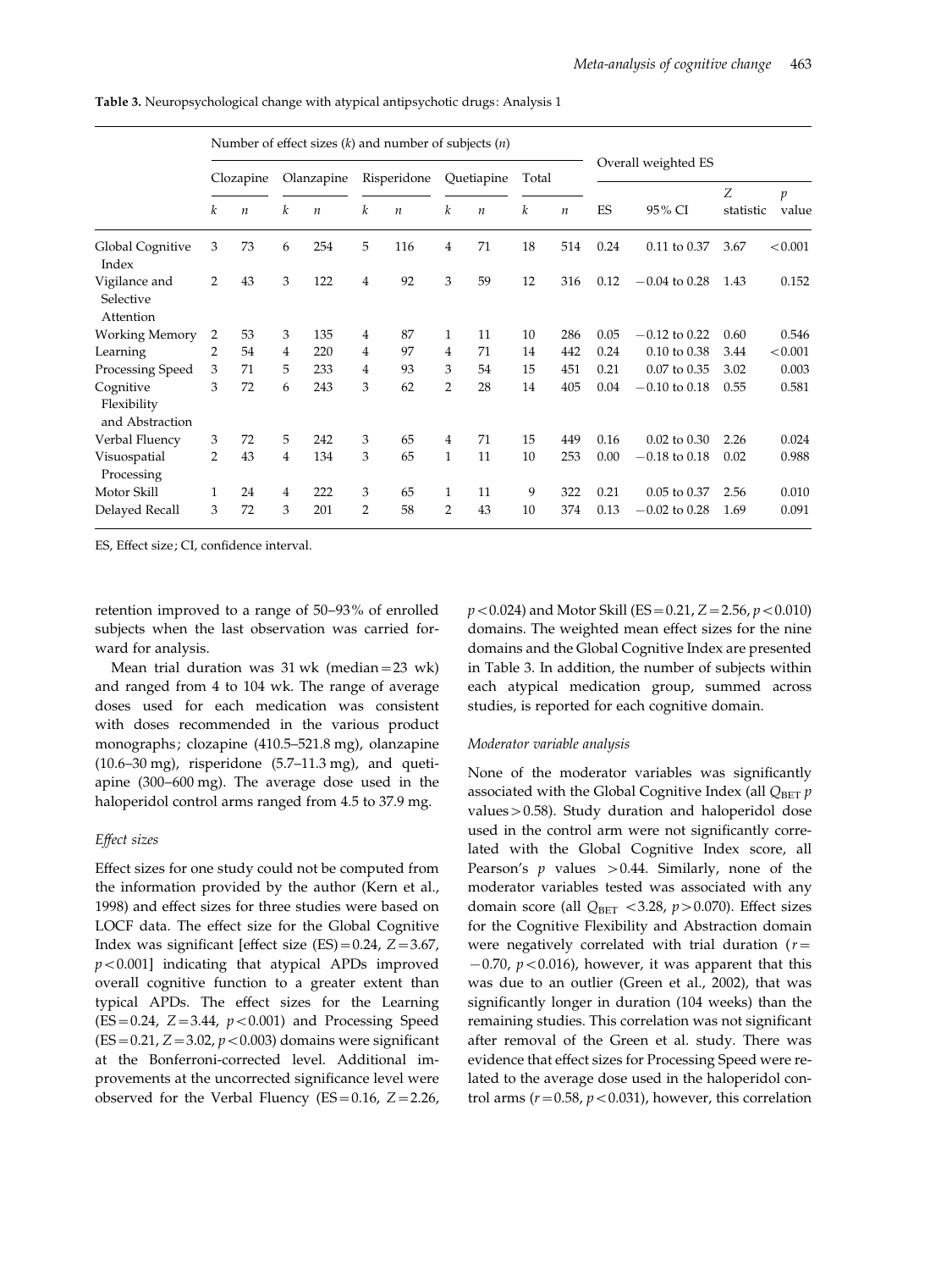|                                       |           |            |                |            | Number of effect sizes (k), number of subjects (n), mean effect size (ES)                                             |                          |                                                                                           |                                                                                                                                                                                                                                                                                                                                                                                                                              |                                                                                                                                                                                                                                  |         |                                                             |                                                                                                                                                                                                                                                                                                                                                                                                           |  |
|---------------------------------------|-----------|------------|----------------|------------|-----------------------------------------------------------------------------------------------------------------------|--------------------------|-------------------------------------------------------------------------------------------|------------------------------------------------------------------------------------------------------------------------------------------------------------------------------------------------------------------------------------------------------------------------------------------------------------------------------------------------------------------------------------------------------------------------------|----------------------------------------------------------------------------------------------------------------------------------------------------------------------------------------------------------------------------------|---------|-------------------------------------------------------------|-----------------------------------------------------------------------------------------------------------------------------------------------------------------------------------------------------------------------------------------------------------------------------------------------------------------------------------------------------------------------------------------------------------|--|
|                                       | Clozapine |            |                | Olanzapine |                                                                                                                       | Risperidone              |                                                                                           | Quetiapine                                                                                                                                                                                                                                                                                                                                                                                                                   |                                                                                                                                                                                                                                  |         | All atypical APDs combined                                  |                                                                                                                                                                                                                                                                                                                                                                                                           |  |
|                                       |           | БS         |                | z          | ЕS                                                                                                                    | z                        | ES                                                                                        | n                                                                                                                                                                                                                                                                                                                                                                                                                            | 53                                                                                                                                                                                                                               |         | z                                                           | ES                                                                                                                                                                                                                                                                                                                                                                                                        |  |
| Global Cognitive Index                |           | $0.29^*$   |                | 690        |                                                                                                                       | 361                      |                                                                                           | $\frac{8}{2}$                                                                                                                                                                                                                                                                                                                                                                                                                | $0.44*$                                                                                                                                                                                                                          | 50      |                                                             |                                                                                                                                                                                                                                                                                                                                                                                                           |  |
| Vigilance and Selective Attention     |           | 0.17       |                | 512        | $\begin{array}{l} 1.43^* \\ 1.47^+ \\ 0.24^+ \\ 0.61^+ \\ 0.63^+ \\ 0.95^+ \\ 0.55^+ \\ 0.53^+ \\ 0.53^+ \end{array}$ | 289                      | $0.28$<br>$0.24$<br>$0.34$<br>$0.36$<br>$0.36$<br>$0.36$<br>$0.46$<br>$0.46$ <sup>†</sup> | 91                                                                                                                                                                                                                                                                                                                                                                                                                           |                                                                                                                                                                                                                                  |         | n 3 3 3 3 3 3 4 5<br>1 3 5 5 6 7 8 9 9 9<br>1 3 6 7 8 9 9 9 | $0.36$ $\stackrel{+}{\phantom{}_{\phantom{1}3}3}$ $\stackrel{+}{\phantom{}_{\phantom{1}3}3}$ $\stackrel{+}{\phantom{}_{\phantom{1}3}3}$ $\stackrel{+}{\phantom{}_{\phantom{1}3}3}$ $\stackrel{+}{\phantom{}_{\phantom{1}3}3}$ $\stackrel{+}{\phantom{}_{\phantom{1}3}3}$ $\stackrel{+}{\phantom{}_{\phantom{1}3}3}$ $\stackrel{+}{\phantom{}_{\phantom{1}3}3}$ $\stackrel{+}{\phantom{}_{\phantom{1}3}3}$ |  |
| Working Memory                        |           |            |                |            |                                                                                                                       |                          |                                                                                           |                                                                                                                                                                                                                                                                                                                                                                                                                              |                                                                                                                                                                                                                                  | 27      |                                                             |                                                                                                                                                                                                                                                                                                                                                                                                           |  |
| Learning                              |           | 8558848858 |                | \$8835573  |                                                                                                                       | ន្ត  ន្ត  ន្ត  ន្ត  ទ  ទ |                                                                                           | $\begin{array}{ccccccccc}\n\text{N} & \text{S} & \text{S} & \text{S} & \text{S} & \text{S} & \text{S} & \text{S} & \text{S} & \text{S} & \text{S} & \text{S} & \text{S} & \text{S} & \text{S} & \text{S} & \text{S} & \text{S} & \text{S} & \text{S} & \text{S} & \text{S} & \text{S} & \text{S} & \text{S} & \text{S} & \text{S} & \text{S} & \text{S} & \text{S} & \text{S} & \text{S} & \text{S} & \text{S} & \text{S} &$ | $\frac{27}{30}$<br>$\frac{11}{30}$<br>$\frac{11}{30}$<br>$\frac{11}{30}$<br>$\frac{11}{30}$<br>$\frac{11}{30}$<br>$\frac{11}{30}$<br>$\frac{11}{30}$<br>$\frac{11}{30}$<br>$\frac{11}{30}$<br>$\frac{11}{30}$<br>$\frac{11}{30}$ | 33      |                                                             |                                                                                                                                                                                                                                                                                                                                                                                                           |  |
| Processing Speed                      | 326       |            | $\overline{a}$ |            |                                                                                                                       |                          |                                                                                           |                                                                                                                                                                                                                                                                                                                                                                                                                              |                                                                                                                                                                                                                                  | \$      |                                                             |                                                                                                                                                                                                                                                                                                                                                                                                           |  |
| Cognitive Flexibility and Abstraction | 227       |            |                |            |                                                                                                                       |                          |                                                                                           |                                                                                                                                                                                                                                                                                                                                                                                                                              |                                                                                                                                                                                                                                  | $^{29}$ |                                                             |                                                                                                                                                                                                                                                                                                                                                                                                           |  |
| Verbal Fluency                        | 319       |            |                |            |                                                                                                                       |                          |                                                                                           |                                                                                                                                                                                                                                                                                                                                                                                                                              |                                                                                                                                                                                                                                  | 57      |                                                             |                                                                                                                                                                                                                                                                                                                                                                                                           |  |
| Visuospatial Processing               | 179       |            |                |            |                                                                                                                       |                          |                                                                                           |                                                                                                                                                                                                                                                                                                                                                                                                                              |                                                                                                                                                                                                                                  | 28 m    |                                                             |                                                                                                                                                                                                                                                                                                                                                                                                           |  |
| Motor Skills                          |           |            |                |            |                                                                                                                       |                          |                                                                                           | నే దొ                                                                                                                                                                                                                                                                                                                                                                                                                        |                                                                                                                                                                                                                                  |         |                                                             |                                                                                                                                                                                                                                                                                                                                                                                                           |  |
| Delayed Recall                        | 280       |            | Ŋ              | 60         |                                                                                                                       | $\overline{21}$          |                                                                                           |                                                                                                                                                                                                                                                                                                                                                                                                                              |                                                                                                                                                                                                                                  | 28      |                                                             |                                                                                                                                                                                                                                                                                                                                                                                                           |  |
| * Effect size $>0$ , $p < 0.050$ .    |           |            |                |            |                                                                                                                       |                          |                                                                                           |                                                                                                                                                                                                                                                                                                                                                                                                                              |                                                                                                                                                                                                                                  |         |                                                             |                                                                                                                                                                                                                                                                                                                                                                                                           |  |

able 4. Neuropsychological change with atypical antipsychotic drug (APDs): Analysis 2 Neuropsychological change with atypical antipsychotic drug (APDs): Analysis 2

 $\dagger$  Effect size  $> 0$ ,  $p < 0.006$ .  $\ddagger$  Random-effects model used to combine ESs,  $\chi^2$  p value <0.05.

\* Effect size  $>0$ ,  $p < 0.050$ .

#\$

did not remain significant when effect sizes were collapsed across groups within the studies that included multiple atypical treatment arms ( $r = 0.50$ ,  $p < 0.15$ ).

# Analysis 2

## Study demographics

Fifty independent groups from 41 studies met criteria for inclusion in Analysis 2. There were more groups than studies because eight studies included more than one atypical treatment arm or group. The schizophrenia subtype classification included early phase ( $n=5$ ), general ( $n=18$ ), and treatment-refractory  $(n=18)$  patients. Baseline medication status included unmedicated  $(n=11)$ , medicated  $(n=22)$ , mixed (unmedicated/typicals=1; typicals/atypicals=4), and unknown  $(n=3)$ . Washout periods for the unmedicated studies typically ranged from 1 to 7 d although one study included only neuroleptic-naive subjects. Eighteen studies either randomly assigned subjects to treatment or were double blind. Eighteen studies received at least partial funding support from a pharmaceutical company. Among the studies that were not included in Analysis 1, the percentage of subjects completing the trials ranged from 45% to 100%. As expected the average percentage was high, 82%, possibly reflecting the tendency for less controlled studies to infrequently report the number of subjects initially screened or enrolled in a study. Mean trial duration was 25 wk (median=14 wk) and ranged from 1.5 wk to 3 yr. The mean and range (in parentheses) of doses under double-blind (DB) conditions tended to be lower than the open-label (OL) doses in studies of clozapine  $[DB = 454.3 \quad (410.5-498)$ ,  $OL = 478.4$ (200–719)], and quetiapine [DB=424.5 (300–600),  $OL = 529.1$  (319.3–750)], whereas the reverse was true for olanzapine  $[DB=16.9 (10-30), OL=13.8 (11-19.9)],$ and risperidone [DB=7.7 (5.7–11.3), OL=5.5 (2.2–8.9)].

# Effect sizes

The results for Analysis 2 are shown in Table 4. The Global Cognitive Index for all atypical treatments combined was significantly greater than zero  $(ES=$ 0.36,  $Z = 8.87$ ,  $p < 0.001$ ). All cognitive domains demonstrated significant improvement on atypical APD medications at the Bonferroni-corrected significance level. The weighted effect sizes for the nine domains ranged from 0.17 to 0.46. The weighted effect sizes for the Vigilance and Selective Attention, Learning, and Delayed Recall domains were calculated under the random-effects model due to the presence of significant heterogeneity (all  $\chi^2$  p values <0.010). Inspection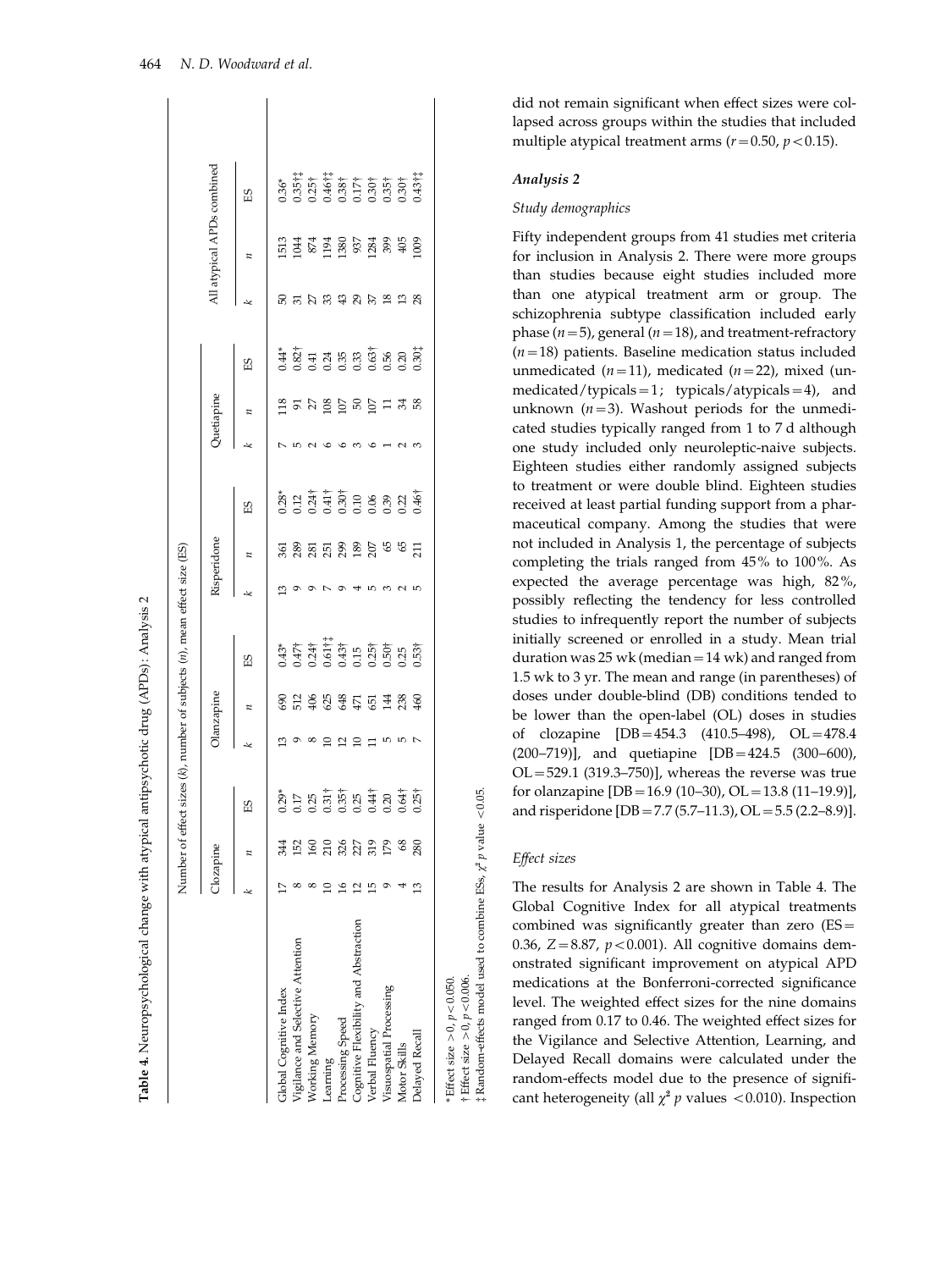

Figure 1. Neuropsychological change to atypical antipsychotic drugs: controlled ( $\blacksquare$ ) vs. uncontrolled studies ( $\Box$ ). \* Indicates significant differences between controlled and uncontrolled trials ( $p < 0.05$ ). For abbreviations see Table 1.

of the distribution of effect sizes within the Learning domain revealed an outlier  $(ES=1.22)$  that was significantly greater than the range of the remaining effect sizes ( $ES = -0.13-0.84$ ). Removal of this outlier significantly reduced the variation within the Learning domain ( $\chi^2$ <sub>df=32</sub>=28.95,  $p$  < 0.622) and the mean effect size remained significant (ES=0.43, Z=9.94,  $p$  < 0.001). This outlier is not included in the moderator or comparisons between treatment groups' analyses below.

# Moderator variables

Global Cognitive Index effect sizes from uncontrolled studies (ES=0.43, Z=6.75,  $p < 0.001$ ) were marginally larger than those from controlled studies  $(ES=0.32,$  $Z=6.03$ ,  $p<0.001$ ), however, this difference was not significant,  $Q_{\text{BET}}=1.95$ ,  $p < 0.164$ . The moderator variable, control, was significantly associated with Verbal Fluency ( $Q_{\text{BET}}=8.19$ ,  $p < 0.005$ ;  $Q_{\text{W}}=32.39$ ,  $p < 0.595$ ;  $R^2$  = 0.18) and Processing Speed effect sizes ( $Q_{\text{BET}}$  = 6.82,  $p < 0.009$ ; Q<sub>W</sub> = 47.73,  $p < 0.252$ ;  $R^2 = 0.11$ ). Verbal Fluency effect sizes calculated from random assignment or double-blind studies were significantly less than those obtained from open-label, uncontrolled studies ( $ES = 0.21$  vs. 0.45). Similarly, effect sizes for Processing Speed were also larger in the uncontrolled relative to controlled studies ( $ES=0.50$  vs. 0.30). The weighted mean and 95% CI for each domain and the Global Cognitive Index for controlled and uncontrolled studies are displayed in Figure 1. Within the controlled studies, the weighted mean effect size for each domain remained significant after Bonferroni correction, however, the weighted mean effect sizes for the Vigilance and Selective Attention, Cognitive Flexibility and Abstraction, and Visuospatial Skill domains calculated from uncontrolled studies were not. The moderator variable baseline medication status was significantly associated with Delayed Recall domain effect sizes ( $Q_{\text{BET}}$ =5.98,  $p$  < 0.015;  $Q_{\text{W}}$  = 26.29,  $p < 0.240$ ;  $R^2 = 0.14$ ). Studies that included an unmedicated baseline produced smaller Delayed Recall effect sizes than those that tested subjects while they were receiving typical APDs at baseline  $(ES=0.21 \text{ vs.})$ 0.54). The moderator variables diagnosis, corporate sponsorship, and schizophrenia subtype were not significantly associated with the Global Cognitive Index score or any domain. Trial duration was not correlated with the Global Cognitive Index or any domain effect size.

#### Comparison of atypical antipsychotic drugs

The  $Q_{\text{BET}}$  statistic revealed significant group differences within the Vigilance and Selective Attention domain ( $Q_{BET}=22.53$ ,  $p < 0.001$ ;  $Q_W = 26.52$ ,  $p < 0.491$ ;  $R^2$  = 0.46) and the Verbal Fluency domain ( $Q_{\text{BET}}$  = 15.47,  $p < 0.002$ ;  $Q_W = 25.18$ ,  $p < 0.912$ ;  $R^2 = 0.32$ ). Within the Vigilance and Selective Attention domain, follow-up contrasts identified a significant advantage for quetiapine, relative to clozapine  $(\chi^2_{df=1} = 11.35,$  $p < 0.001$ ) or risperidone ( $\chi^2_{\text{df}=1}$ =15.47,  $p < 0.001$ ), and a significant advantage for olanzapine, relative to risperidone ( $\chi^2_{\rm df=1}$  = 10.92,  $p$  < 0.001) at the Bonferronicorrected level  $[p=(0.05/6)=0.008]$ . Additional advantages for quetiapine, relative to olanzapine  $(\chi^2_{\text{df}=1}$ =4.19,  $p$  < 0.041), and olanzapine, relative to clozapine ( $\chi^2_{\text{df}=1}$ =5.41,  $p$  < 0.021), were observed at the uncorrected significance level. Pairwise contrasts within the Verbal Fluency domain indicated that quetiapine improved performance to a greater extent than risperidone ( $\chi^2_{df=1}$ =11.09,  $p$  < 0.001), and clozapine improved verbal fluency to a greater extent than risperidone ( $\chi^2_{\text{df}=1}$ =9.19,  $p$ <0.003) after Bonferroni correction. Additional advantages for quetiapine, compared to olanzapine ( $\chi^2_{df=1}$ =6.26,  $p$  < 0.013), and clozapine, compared to olanzapine ( $\chi^2_{\text{df}=1}$ =3.86, p< 0.050), were observed at the uncorrected significance level. The Verbal Fluency pairwise contrasts were repeated after exclusion of the uncontrolled studies since this moderator variable was associated with verbal fluency effect sizes. After excluding uncontrolled studies, the quetiapine vs. risperidone and quetiapine vs. olanzapine contrasts were significant at the Bonferroni-corrected significance level  $(\chi^2_{df=1}$ = 10.16,  $p < 0.002$  and  $\chi^2_{\text{df}=1} = 7.54$ ,  $p < 0.007$  respectively) but the clozapine vs. risperidone contrast was not  $(\chi^2_{\text{df}=1}$ =4.50,  $p$  < 0.034).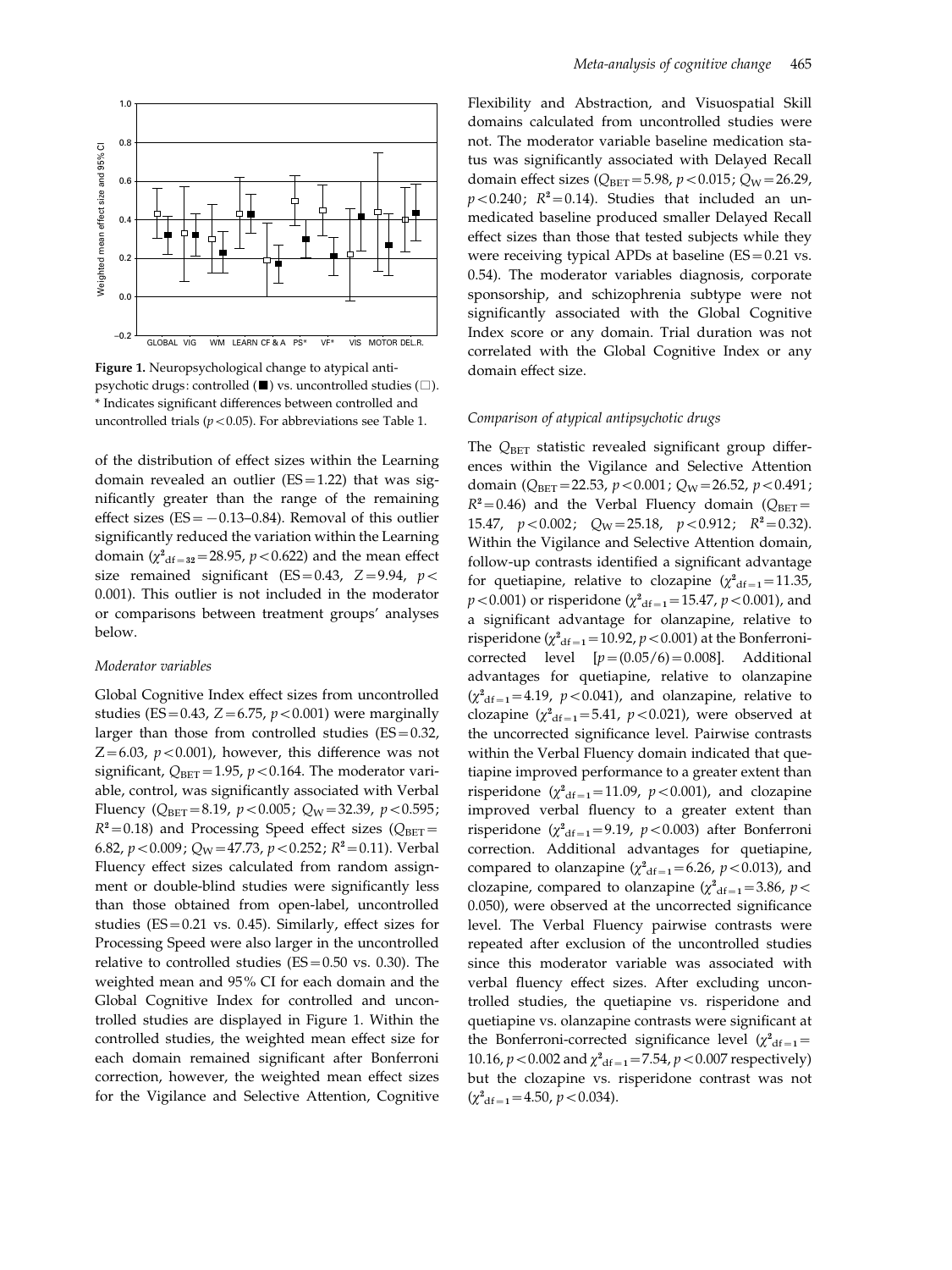# Within-group effect sizes

The within-group effect sizes for each medication are presented in Table 4. Because the moderator control was significant for Verbal Fluency and Processing Speed, the within-group effect sizes for these two domains were recalculated after removing uncontrolled studies. After excluding the uncontrolled studies, the Verbal Fluency effect sizes for clozapine  $(ES=0.41,$  $Z=2.87$ ,  $p < 0.005$ ), and quetiapine (ES=0.68, Z=3.92,  $p < 0.001$ ) remained significant. However, the Verbal Fluency effect size for olanzapine ( $ES=0.17$ ,  $Z=2.54$ ,  $p$ <0.012) and the Processing Speed effect sizes for clozapine (ES=0.28, Z=0.99,  $p < 0.322$ ), and risperidone (ES=0.19, Z=2.10,  $p < 0.036$ ) did not. The results for quetiapine should be interpreted cautiously given that the effect sizes for several domains included relatively few studies and, in the case of visuospatial processing, were based on a single study.

# Discussion

The findings from the current set of meta-analyses indicate that atypical APDs improve overall cognitive function in schizophrenia and performance in a number of cognitive domains. The results obtained from Analysis 1 of 14 controlled, random-assignment trials indicates that atypical APDs are superior to typical APDs, haloperidol in particular, at improving overall cognitive function. This finding is consistent with an earlier meta-analysis of three randomized, controlled trials that identified improvement in overall cognitive function with atypical APDs. In contrast to the earlier meta-analysis that was based upon a small number of clinical trials conducted prior to 1999, the greater number of studies in the current meta-analysis allowed for a closer examination of the improvements. After Bonferroni correction, improvements were identified in learning and processing speed. Additional improvements in verbal fluency and motor skill were detected, although these improvements failed to reach Bonferroni-corrected significance levels.

The inclusion of investigations with single treatment arms and uncontrolled designs in Analysis 2 further supports the benefits of atypical APD treatments and indicates improvements occur in a wide array of cognitive functions. The effect sizes for domains ranged from 0.17 to 0.46 and are remarkably consistent with Harvey and Keefe's (2001) earlier review of 20 studies. For example, Harvey and Keefe (2001) identified improvements, in terms of Cohen's d, of 0.39 and 0.18 for vigilance and executive functions respectively. The results reported here for Vigilance and Selective Attention and Cognitive Flexibility and Abstraction were 0.34 and 0.17.

A primary advantage of the meta-analytical strategy involves the ability to analyse moderator variables. There was no compelling evidence that moderator variables influenced effect sizes among the set of randomized, controlled trials. However, a trend emerged for a positive correlation between haloperidol dose and the degree to which the patients treated with atypical APDs outperformed haloperidol-treated patients on processing speed tasks. Although this association failed to reach statistical significance, it suggests that some of the advantages of atypical APDs relates to an avoidance of the deleterious effects of high doses of haloperidol. Alternatively, one might speculate that this association reflects symptom severity, with the most severe patients requiring the highest treatment doses, and the most severe subjects showing the greatest relative advantage of atypical APDs.

Examination of moderator variables in Analysis 2 revealed that studies that failed to randomly assign subjects to treatment or utilized open-label designs produced larger verbal fluency and processing speed effect sizes than studies that included either of these features in their design. However, caution is warranted when interpreting these findings, particularly with respect to verbal fluency, because the larger number of clozapine studies within the group of open-label studies may have skewed the results. Clozapine, in contrast to olanzapine and risperidone, significantly improves verbal fluency in both open-label and double-blind studies and it is possible that the higher number of open-label clozapine studies may have inflated the mean effect size. The Global Cognitive Index was not significantly different between controlled and uncontrolled studies suggesting that study methodology does not systematically bias all results. Rather, the effects of study design appear to increase the variability of effects across studies as evidenced by the fact that, within any given domain, uncontrolled studies yielded a broader range of effect sizes than the controlled studies.

Pairwise contrasts between atypical APDs indicated that no medication appeared superior or inferior to the other medications in overall cognitive function, but several differences emerged in two domains, Vigilance and Selective Attention, and Verbal Fluency. The findings should be considered preliminary until more large-scale, controlled comparisons between atypical APDs are carried out, particularly with clozapine and quetiapine. However, the results are generally consistent with predictions derived from the assumption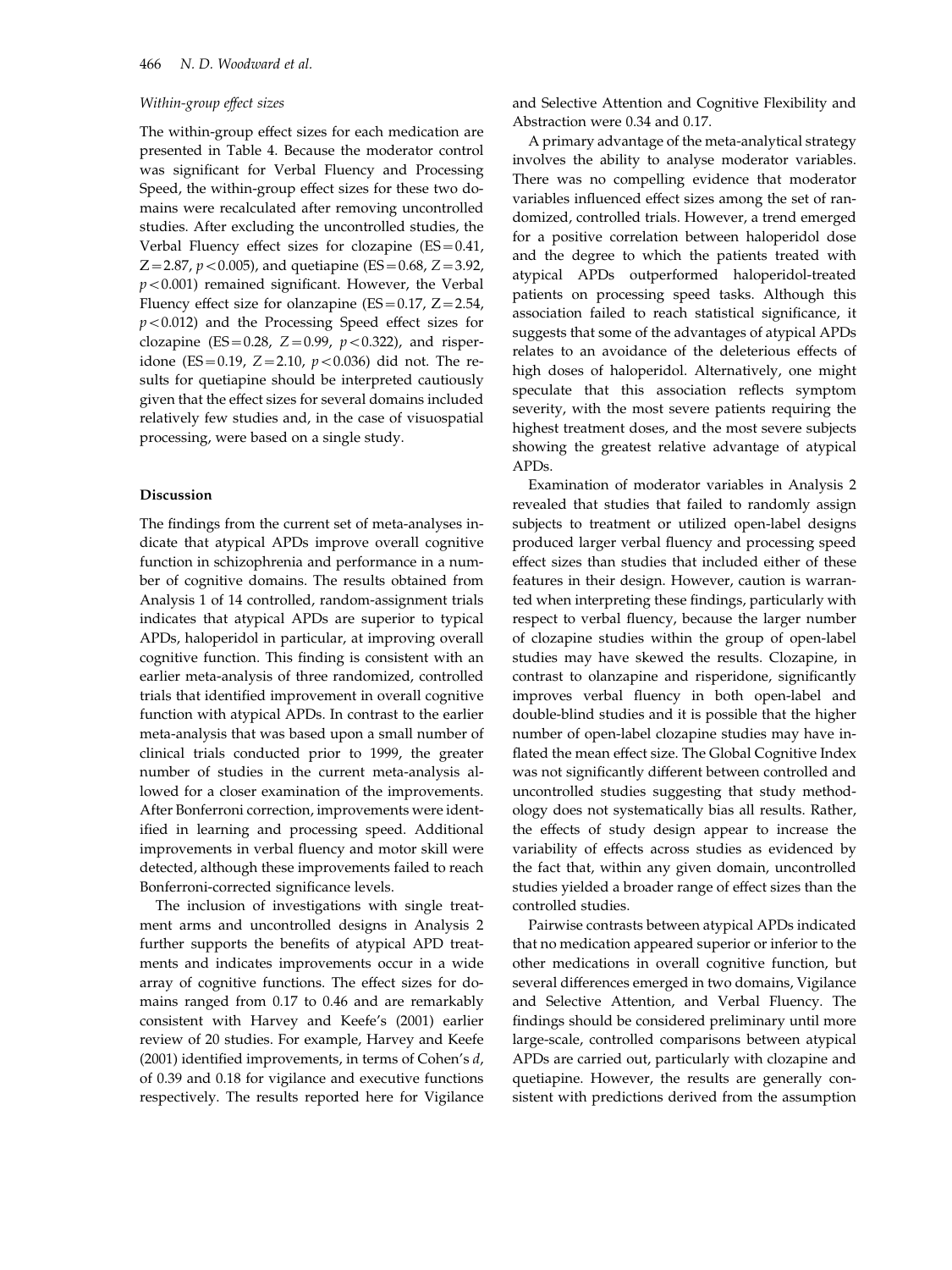that lower dopamine D2 receptor affinity and increased serotonergic effects may be related to cognitive benefits from novel agents. In contrast the results are not entirely consistent with the longstanding assumption that the inherent anticholinergic properties of some APDs might limit gains in memory and attention (McGurk and Powchick, 2000). Risperidone, which has the highest affinity for D2 receptors among the atypical agents (Schotte et al., 1996; Seeman, 2002), showed the least beneficial profile on measures of Vigilance and Selective Attention and Verbal Fluency, being outperformed by quetiapine and olanzapine on Vigilance and Selective Attention, and quetiapine and clozapine on Verbal Fluency. The differences were quite robust ranging from 0.3 to 0.5 standard deviations and, for Verbal Fluency, remained significant even when the analysis was restricted to controlled studies. Clozapine, which may be more cholinomimetic than anticholinergic (Olianas et al., 1999; Zorn et al., 1994), did not significantly improve Vigilance and Selective Attention and it resulted in less improvement than quetiapine on this domain. Moreover, although clozapine significantly improved Delayed Recall, improvement in this domain was markedly less than that observed in the olanzapine and risperidone groups. However, despite the presumption of significant inherent anticholinergic activity, olanzapine did not conform to this model. Olanzapine treatment produced medium to large gains on tests of vigilance and selective attention and delayed recall. It thus appears that, at least at clinically relevant dosages, olanzapine does not appear to behave like an anticholinergic agent. These conclusions are consistent with the absence of further cognitive impairment observed in

patients with Alzheimer's disease treated with very low doses of olanzapine (Kennedy et al., 2001; Street et al., 2000) and the lower incidence of cholinergicrelated side-effects and serum anticholinergic levels observed with olanzapine relative to clozapine (Chengappa et al., 2000; Eschweiler et al., 2002). The moderator analysis is an effective method

for detecting systematic variability between different studies of cognitive change to novel treatments, but it does not allow an assessment of more systemic challenges to the validity of the cognitive benefits reported from atypical APDs relative to typical APDs or to the validity of differential benefits within the atypical APD class. One factor especially germane to the current review is the adjunctive use of anticholinergic medications. In studies with a typical APD control arm, emergent EPS require adjunctive anticholinergic medication that may interfere with cognitive skills, particularly attention and memory. It is notable in this

regard that delayed recall scores showed the largest improvements with atypical APDs in studies in which subjects were originally assessed while on a typical APD.

A second artifact relates to the possibility of practice effects that could occur on neuropsychological measures that are repeatedly administered to the same subject. In atypical APD vs. typical APD studies, practice effects would be expected in both treatment arms, thus, a relative advantage of atypical APDs would probably not be related to practice effects alone. However, this inference relies on the unsupported assumption that there will be no interaction between treatment and practice (Carpenter and Gold, 2002). To the contrary, emerging evidence suggests that typical APD treatments may have subtle, detrimental effects on cognition that may limit the benefit of repeated exposure to the same materials (Blyler and Gold, 2000). For example, normalization of procedural learning following a change from atypical APDs to clozapine suggest that some improvements in cognitive function may relate to a release from impairment caused by the typical APD (Purdon et al., 2002). Similar demonstrations of a preservation of procedural learning with olanzapine and clozapine compared to the apparent loss of procedural learning induced by haloperidol, and perhaps risperidone (Bedard et al., 1996, 2000; Purdon et al., 2003; Stevens et al., 2002) support the view that some of the improvements with atypical APDs might result from an avoidance of deleterious effects on learning associated with typical APDs. While typical APDs may limit practice effects, the improvements on atypical APDs are unlikely to be entirely explained by practice effects. The percentage of patients demonstrating improvements at or greater than half a standard deviation, which ranges from 40% to 75%, in recent doubleblind, controlled trials (Bilder et al., 2002; Harvey et al., 2003; Velligan et al., 2003) exceeds what one would expect from typical practice effects. Moreover, the differences between atypicals on verbal fluency and attention in the current study can not be accounted for by practice effects.

As with any meta-analysis, publication bias, especially among studies sponsored by pharmaceutical companies, poses a threat to the validity of the findings. Corporate sponsorship plays a significant role in the dissemination of results and although there was no evidence that sponsored trials reported larger effect sizes, it remains possible that a number of sponsored, unpublished negative trials exist. Selective reporting of results within published papers can also pose a threat. However, almost all of the trials included in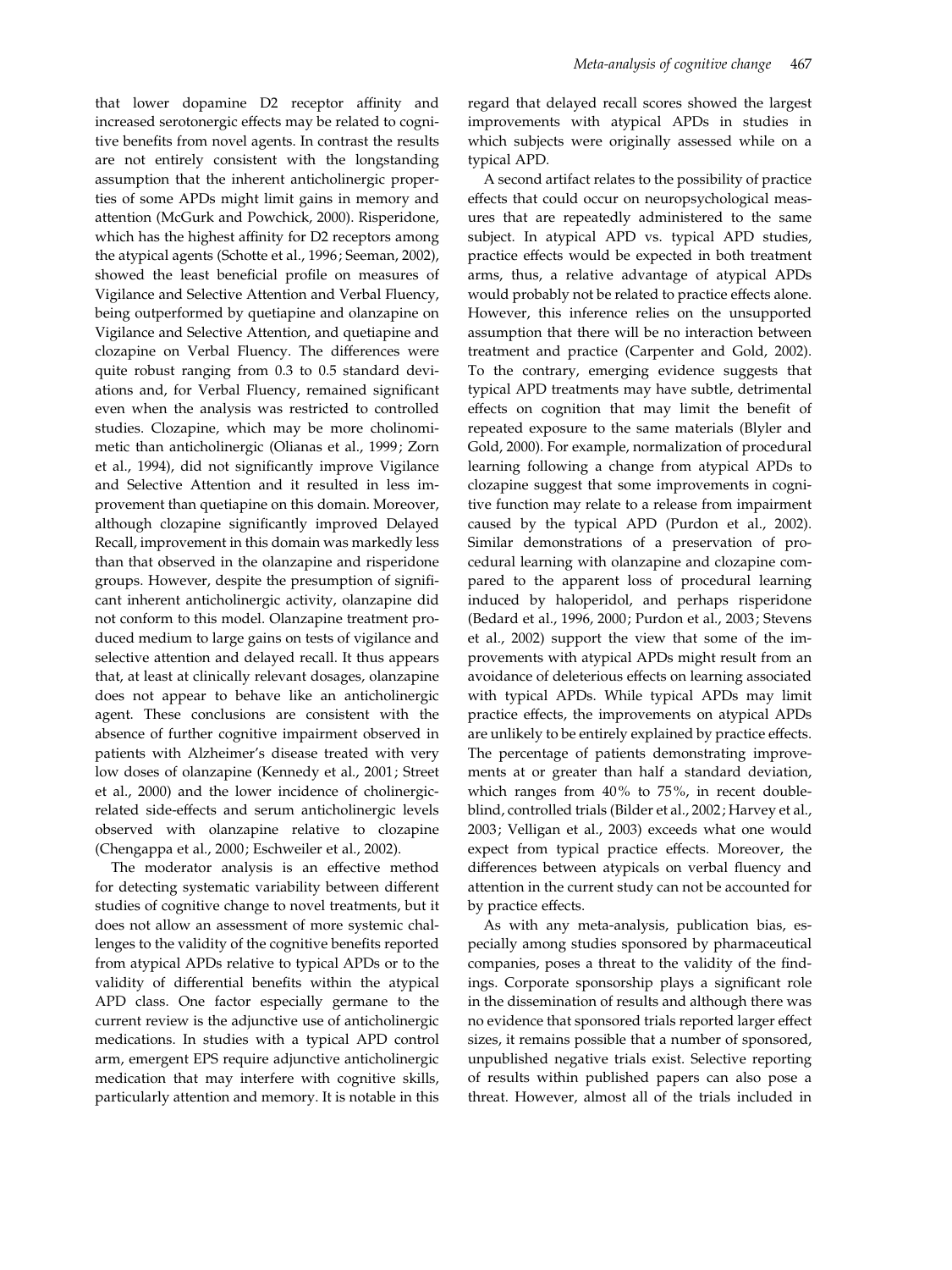the current review examined multiple dependent measures simultaneously and reported all the results within a single article, although there were exceptions (see Green et al., 1997; Kern et al., 1998, 1999; McGurk et al., 1997 for exceptions). Thus, while we cannot rule out the existence of unpublished negative findings, within the published studies analysed here, it seems unlikely that a systematic positive reporting bias exists.

The improvements in cognitive performance with atypical APDs are in general encouraging, especially when the potential implications for socio-vocational re-integration are considered. The gains observed in learning may be particularly relevant as this cognitive skill has been linked to three major dimensions of outcome including community/daily activities, social problem solving/instrumental skills, and psychosocial skill acquisition (Green, 1996; Green et al., 2000). However, it is prudent to conclude this discussion with emphasis on the relatively small magnitude of the observed changes. Schizophrenia patients typically score more than a standard deviation below healthy controls on many of the neuropsychological tests reviewed here (Heinrichs and Zakzanis, 1998). As a class, atypical APDs improve overall cognitive function but the improvement is typically in the range of 0.20–0.40 standard deviations. It is highly unlikely that the gains will be sufficient to return patients to the vocational level predicted from their individual premorbid status. However, the medication-specific effects of particular atypical APDs on particular cognitive domains could be relevant to the design of individual treatment plans that take into account the patient's pre-morbid intellect, unique profile of cognitive impairment, prior vocational achievements, and long-term socio-vocational aspirations.

# Acknowledgements

The authors thank Dr Sohee Park and Dr Bahr Weiss for their helpful comments on an earlier draft of this manuscript. The authors also thank all the researchers who kindly provided additional study data upon request.

# Statement of Interest

Mr Neil D. Woodward, M.A. and Dr David H. Zald, Ph.D. have no affiliation or financial or other relationships with any organization with a financial interest in the subject matter or material discussed in the manuscript. Dr Scot E. Purdon, Ph.D. has received grant/ research support, served on an advisory board and/or as a speaker for Eli Lilly & Co. Dr Herbert Y. Meltzer, M.D. has served as a consultant, board member and/ or speaker for Janssen, Novartis, and Pfizer and has received grant/research support from AstraZeneca, Eli Lilly & Co., Janssen, Novartis, and Pfizer. No financial support for this manuscript was received from any manufacturer of the pharmaceutical products discussed in this review.

# References

- Bedard MA, Scherer H, Delorimier J, Stip E, Lalonde P (1996). Differential effects of D2- and D4-blocking neuroleptics on the procedural learning of schizophrenic patients. Canadian Journal of Psychiatry 41, S21–S24.
- Bedard MA, Scherer H, Stip E, Cohen H, Rodriguez JP, Richer F (2000). Procedural learning in schizophrenia: further consideration on the deleterious effect of neuroleptics. Brain and Cognition 43, 31–39.
- Bilder RM, Goldman RS, Robinson D, Reiter G, Bell L, Bates JA, Pappadopulos E, Willson DF, Alvir JM, Woerner MG, Geisler S, Kane JM, Lieberman JA (2000). Neuropsychology of first-episode schizophrenia: initial characterization and clinical correlates. American Journal of Psychiatry 157, 549–559.
- Bilder RM, Goldman RS, Volavka J, Czobor P, Hoptman M, Sheitman B, Lindenmayer JP, Citrome L, McEvoy J, Kunz M, Chakos M, Cooper TB, Horowitz TL, Lieberman JA (2002). Neurocognitive effects of clozapine, olanzapine, risperidone, and haloperidol in patients with chronic schizophrenia or schizoaffective disorder. American Journal of Psychiatry 159, 1018–1028.
- Bleuler E (1950). Dementia Praecox or, the Group of Schizophrenias. New York: International Universities Press.
- Blyler CR, Gold JM (2000). Cognitive effects of conventional antipsychotics: another look. In: Sharma T, Harvey PD (Eds.), Cognitive Functioning in Schizophrenia: Characteristics, Correlates, and Treatment (pp. 241–265). Oxford, UK: Oxford University Press.
- Buchanan RW, Holstein C, Breier A (1994). The comparative efficacy and long-term effect of clozapine treatment on neuropsychological test performance. Biological Psychiatry 36, 717–725.
- Bymaster FP, Felder CC, Tzavara E, Nomikos GG, Calligaro DO, McKinzie DL (2003). Muscarinic mechanisms of antipsychotic atypicality. Progress in Neuropsychopharmacology & Biological Psychiatry 27, 1125–1143.
- Carpenter WT, Gold JM (2002). Another view of therapy for cognition in schizophrenia. Biological Psychiatry 51, 969–971.
- Chengappa KN, Pollock BG, Parepally H, Levine J, Kirshner MA, Brar JS, Zoretich RA (2000). Anticholinergic differences among patients receiving standard clinical doses of olanzapine or clozapine. Journal of Clinical Psychopharmacology 20, 311–316.
- Chua L, Chong SA, Pang E, Ng VP, Chan YH (2001). The effect of risperidone on cognitive functioning in a sample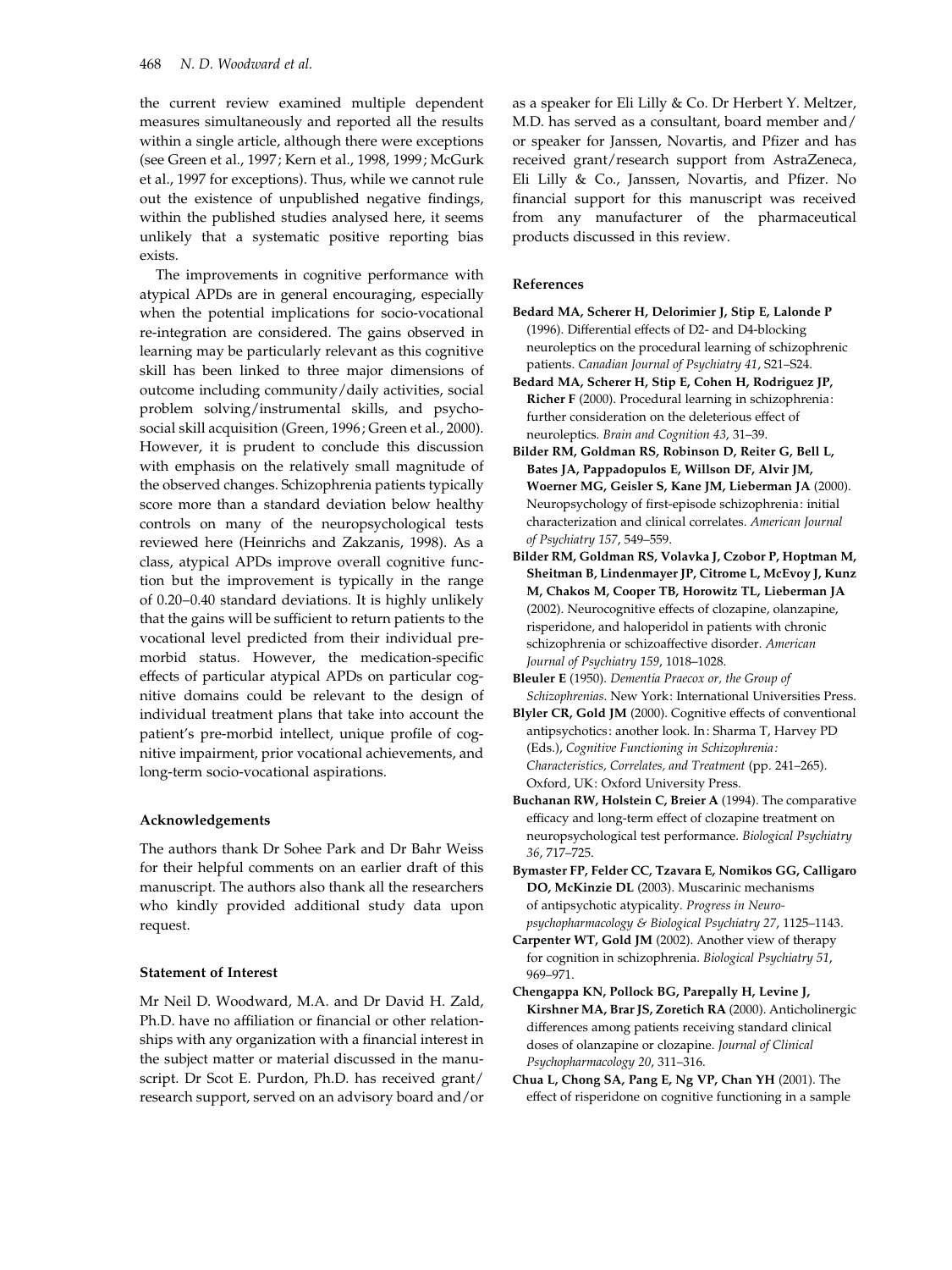of Asian patients with schizophrenia in Singapore. Singapore Medical Journal 42, 243–246.

Cuesta MJ, Peralta V, Zarzuela A (2001). Effects of olanzapine and other antipsychotics on cognitive function in chronic schizophrenia: a longitudinal study. Schizophrenia Research 48, 17–28.

Eschweiler GW, Bartels M, Langle G, Wild B, Gaertner I, Nickola M (2002). Heart-rate variability (HRV) in the ECG trace of routine EEGs: fast monitoring for the anticholinergic effects of clozapine and olanzapine? Pharmacopsychiatry 35, 96–100.

Felder CC, Porter AC, Skillman TL, Zhang L, Bymaster FP, Nathanson NM, Hamilton SE, Gomeza J, Wess J, McKinzie DL (2001). Elucidating the role of muscarinic receptors in psychosis. Life Sciences 68, 2605–2613.

Fleming K, Thyrum P, Yeh C, Vargo DL, Potkin SG (2001). Cognitive improvements in psychotic subjects treated with 'Seroquel' (quetiapine fumarate): an exploratory study. Journal of Clinical Psychopharmacology 21, 527–529.

Fujii DE, Ahmed I, Jokumsen M, Compton JM (1997). The effects of clozapine on cognitive functioning in treatment-resistant schizophrenic patients. Journal of Clinical Neuropsychiatry and Clinical Neuroscience 9, 240–245.

Fuller R, Nopoulos P, Arndt S, O'Leary D, Ho BC, Andreasen NC (2002). Longitudinal assessment of premorbid cognitive functioning in patients with schizophrenia through examination of standardized scholastic test performance. American Journal of Psychiatry 159, 1183–1189.

Galletly CA, Clark CR, McFarlane AC, Weber DL (1997). Relationships between changes in symptom ratings, neurophysiological test performance and quality of life in schizophrenic patients treated with clozapine. Psychiatry Research 72, 161–166.

Galletly CA, Clark CR, McFarlane AC, Weber DL (1999). Effects of clozapine for non-treatment-resistant patients with schizophrenia. Psychiatric Services 50, 101–103.

Galletly CA, Clark CR, McFarlane AC, Weber DL (2000). The effect of clozapine on the speed and accuracy of information processing in schizophrenia. Progress in Neuropsychopharmacology and Biological Psychiatry 24, 1329–1338.

Goldberg TE, Greenberg RD, Griffin SJ, Gold JM, Kleinman JE, Pickar D, Schulz SC, Weinberger DR (1993). The effect of clozapine on cognition and psychiatric symptoms in patients with schizophrenia. British Journal of Psychiatry 162, 43–48.

Good KP, Kiss I, Buiteman C, Woodley H, Rui Q, Whitehorn D, Kopala L (2002). Improvement in cognitive functioning in patients with first-episode psychosis during treatment with quetiapine: an interim analysis. British Journal of Psychiatry (Suppl. 43), S45–S49.

Grace J, Bellus SB, Raulin ML, Herz MI, Priest BL, Brenner V, Donnelly K, Smith P, Gunn S (1996). Long-term impact of clozapine and psychosocial treatment on psychiatric symptoms and cognitive functioning. Psychiatric Services 47, 41–45.

Green MF (1996). What are the functional consequences of neurocognitive deficits in schizophrenia? American Journal of Psychiatry 153, 321–330.

Green MF, Kern RS, Braff DL, Mintz J (2000). Neurocognitive deficits and functional outcome in schizophrenia: are we measuring the 'right stuff'? Schizophrenia Bulletin 26, 119–136.

Green MF, Marder SR, Glynn SM, McGurk SR, Wirshing WC, Wirshing DA, Liberman RP, Mintz J (2002). The neurocognitive effects of low-dose haloperidol: a two-year comparison with risperidone. Biological Psychiatry 51, 972–978.

Green MF, Marshall Jr. BD, Wirshing WC, Ames D, Marder SR, McGurk S, Kern RS, Mintz J (1997). Does risperidone improve verbal working memory in treatment-resistant schizophrenia? American Journal of Psychiatry 154, 799–804.

Hagger C, Buckley P, Kenny JT, Friedman L, Ubogy D, Meltzer HY (1993). Improvement in cognitive functions and psychiatric symptoms in treatment-refractory schizophrenic patients receiving clozapine. Biological Psychiatry 34, 702–712.

Harvey PD, Green MF, McGurk SR, Meltzer HY (2003). Changes in cognitive functioning with risperidone and olanzapine treatment: a large-scale, double-blind, randomized study. Psychopharmacology (Berlin) 169, 404–411.

Harvey PD, Keefe RS (2001). Studies of cognitive change in patients with schizophrenia following novel antipsychotic treatment. American Journal of Psychiatry 158, 176–184.

Harvey PD, Moriarty PJ, Serper MR, Schnur E, Lieber D (2000). Practice-related improvement in information processing with novel antipsychotic treatment. Schizophrenia Research 46, 139–148.

Harvey PD, Siu CO, Romano S (2004). Randomized, controlled, double-blind, multicenter comparison of the cognitive effects of ziprasidone versus olanzapine in acutely ill inpatients with schizophrenia or schizoaffective disorder. Psychopharmacology (Berlin) 172, 324–332.

Heaton RK, Gladsjo JA, Palmer BW, Kuck J, Marcotte TD, Jeste DV (2001). Stability and course of neuropsychological deficits in schizophrenia. Archives of General Psychiatry 58, 24–32.

Hedges LV, Vevea JL (1998). Fixed- and random-effects models in meta-analysis. Psychological Methods 3, 486–504.

Heinrichs RW, Zakzanis KK (1998). Neurocognitive deficit in schizophrenia: a quantitative review of the evidence. Neuropsychology 12, 426–445.

Hoff AL, Faustman WO, Wieneke M, Espinoza S, Costa M, Wolkowitz O, Csernansky JG (1996). The effects of clozapine on symptom reduction, neurocognitive function, and clinical management in treatment-refractory state hospital schizophrenic inpatients. Neuropsychopharmacology 15, 361–369.

Hoff AL, Riordan H, O'Donnell DW, Morris L, DeLisi LE (1992). Neuropsychological functioning of first-episode schizophreniform patients. American Journal of Psychiatry 149, 898–903.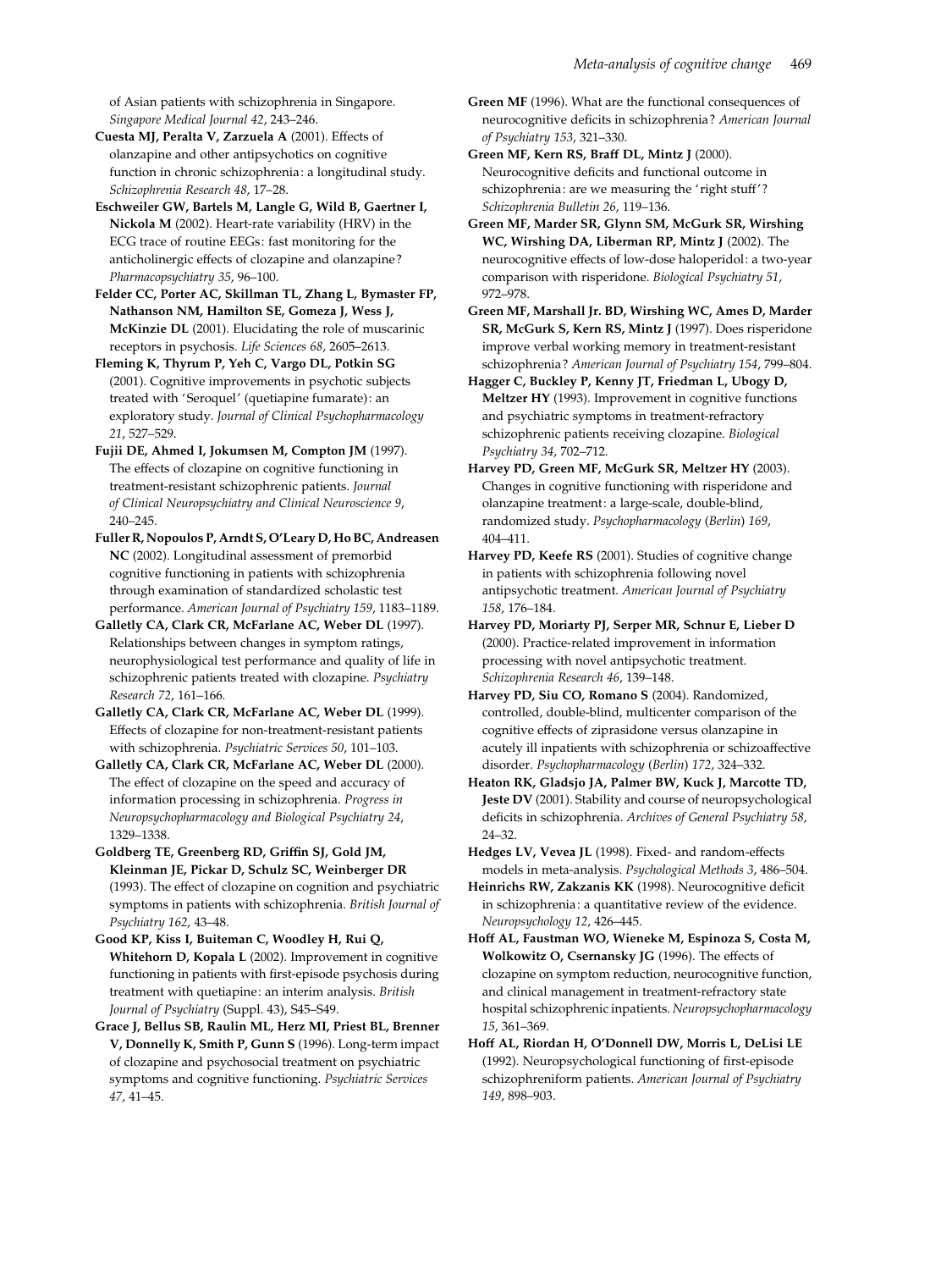Hong KS, Kim JG, Koh HJ, Koo MS, Kim JH, Lee D, Kim E (2002). Effects of risperidone on information processing and attention in first-episode schizophrenia. Schizophrenia Research 53, 7–16.

Ichikawa J, Dai J, O'Laughlin IA, Fowler WL, Meltzer HY (2002). Atypical, but not typical, antipsychotic drugs increase cortical acetylcholine release without an effect in the nucleus accumbens or striatum. Neuropsychopharmacology 26, 325–339.

Ichikawa J, Ishii H, Bonaccorso S, Fowler WL, O'Laughlin IA, Meltzer HY (2001). 5-HT(2A) and D(2) receptor blockade increases cortical DA release via 5-HT(1A) receptor activation: a possible mechanism of atypical antipsychotic-induced cortical dopamine release. Journal of Neurochemistry 76, 1521–1531.

Kapur S, Seeman P (2001). Does fast dissociation from the dopamine d(2) receptor explain the action of atypical antipsychotics?: A new hypothesis. American Journal of Psychiatry 158, 360–369.

Keefe RS, Roitman SE, Harvey PD, Blum CS, DuPre RL, Prieto DM, Davidson M, Davis KL (1995). A pen-andpaper human analogue of a monkey prefrontal cortex activation task: spatial working memory in patients with schizophrenia. Schizophrenia Research 17, 25–33.

Keefe RS, Silva SG, Perkins DO, Lieberman JA (1999). The effects of atypical antipsychotic drugs on neurocognitive impairment in schizophrenia: a review and meta-analysis. Schizophrenia Bulletin 25, 201–222.

Keefe RSE, Seidman LJ, Christensen BK, Hamer RM, Sharma T, Sitskoorn MM, Lewine RRJ, Yurgelin-Todd DA, Gur RC, Tohen M, Tollefson GD, Sanger TM, Lieberman JA, and the HGDH Research Group (2004). Comparative effect of atypical and conventional antipsychotic drugs on neurocognition in first episode psychosis: a randomized, double blind trial of olanzapine versus haloperidol. American Journal of Psychiatry 161, 985–995.

Kennedy JS, Zagar A, Bymaster F, Nomikos G, Trzepacz PT, Gilmore JA, Rotelli MD, Breier A, Tollefson G (2001). The central cholinergic system profile of olanzapine compared with placebo in Alzheimer's disease. International Journal of Geriatric Psychiatry 16 (Suppl. 1), S24–S32.

Kern RS, Green MF, Marshall Jr. BD, Wirshing WC, Wirshing D, McGurk S, Marder SR, Mintz J (1998). Risperidone vs. haloperidol on reaction time, manual dexterity, and motor learning in treatment-resistant schizophrenia patients. Biological Psychiatry 44, 726–732.

Kern RS, Green MF, Marshall Jr. BD, Wirshing WC, Wirshing D, McGurk SR, Marder SR, Mintz J (1999). Risperidone versus haloperidol on secondary memory: can newer medications aid learning? Schizophrenia Bulletin 25, 223–232.

Kolb B, Whishaw IQ (1983). Performance of schizophrenic patients on tests sensitive to left or right frontal, temporal, or parietal function in neurological patients. Journal of Nervous Disease and Mental Disorder 171, 435–443.

Kraepelin E, Robertson GM (1919). Dementia Praecox and Paraphrenia. Edinburgh: Livingstone.

Kuroki T, Meltzer HY, Ichikawa J (1999). Effects of antipsychotic drugs on extracellular dopamine levels in rat medial prefrontal cortex and nucleus accumbens. Journal of Pharmacology and Experimental Therapeutics 288, 774–781.

Lavalaye J, Linszen DH, Booij J, Reneman L, Gersons BP, van Royen EA (1999). Dopamine D2 receptor occupancy by olanzapine or risperidone in young patients with schizophrenia. Psychiatry Research 92, 33–44.

Lee MA, Jayathilake K, Meltzer HY (1999). A comparison of the effect of clozapine with typical neuroleptics on cognitive function in neuroleptic-responsive schizophrenia. Schizophrenia Research 37, 1–11.

Leucht S, Pitschel-Walz G, Abraham D, Kissling W (1999). Efficacy and extrapyramidal side-effects of the new antipsychotics olanzapine, quetiapine, risperidone, and sertindole compared to conventional antipsychotics and placebo. A meta-analysis of randomized controlled trials. Schizophrenia Research 35, 51–68.

Lindenmayer JP, Iskander A, Park M, Apergi FS, Czobor P, Smith R, Allen D (1998). Clinical and neurocognitive effects of clozapine and risperidone in treatment-refractory schizophrenic patients: a prospective study. Journal of Clinical Psychiatry 59, 521–527.

Liu SK, Chen WJ, Chang CJ, Lin HN (2000). Effects of atypical neuroleptics on sustained attention deficits in schizophrenia: a trial of risperidone versus haloperidol. Neuropsychopharmacology 22, 311–319.

Ljubin T, Zakic MD, Mimica N, Folnegovic-Smalc V, Makaric G (2000). A preliminary study of the comparative effects of olanzapine and fluphenazine on cognition in schizophrenic patients. Human Psychopharmacology 15, 513–519.

Manschreck TC, Redmond DA, Candela SF, Maher BA (1999). Effects of clozapine on psychiatric symptoms, cognition, and functional outcome in schizophrenia. Journal of Clinical Neuropsychiatry and Clinical Neuroscience 11, 481–489.

McGurk S, Green MF, Wirshing WC, Ames DC, Marshall Jr. BD, Marder SR, Mintz JM (1997). The effects of risperidone vs. haloperidol on cognitive functioning in treatment-resistant schizophrenia: the trial making test. CNS Spectrums 2, 60–64.

McGurk S, Powchick P (2000). The central cholinergic system and cognitive dysfunction in schizophrenia. In: Sharma T, Harvey PD (Eds.), Cognitive Functioning in Schizophrenia: Characteristics, Correlates, and Treatment. Oxford, UK: Oxford University Press.

Meltzer HY (1999). The role of serotonin in antipsychotic drug action. Neuropsychopharmacology 21, 106S–115S.

Meltzer HY, McGurk SR (1999). The effects of clozapine, risperidone, and olanzapine on cognitive function in schizophrenia. Schizophrenia Bulletin 25, 233–255.

Olianas MC, Maullu C, Onali P (1999). Mixed agonistantagonist properties of clozapine at different human cloned muscarinic receptor subtypes expressed in Chinese hamster ovary cells. Neuropsychopharmacology 20, 263–270.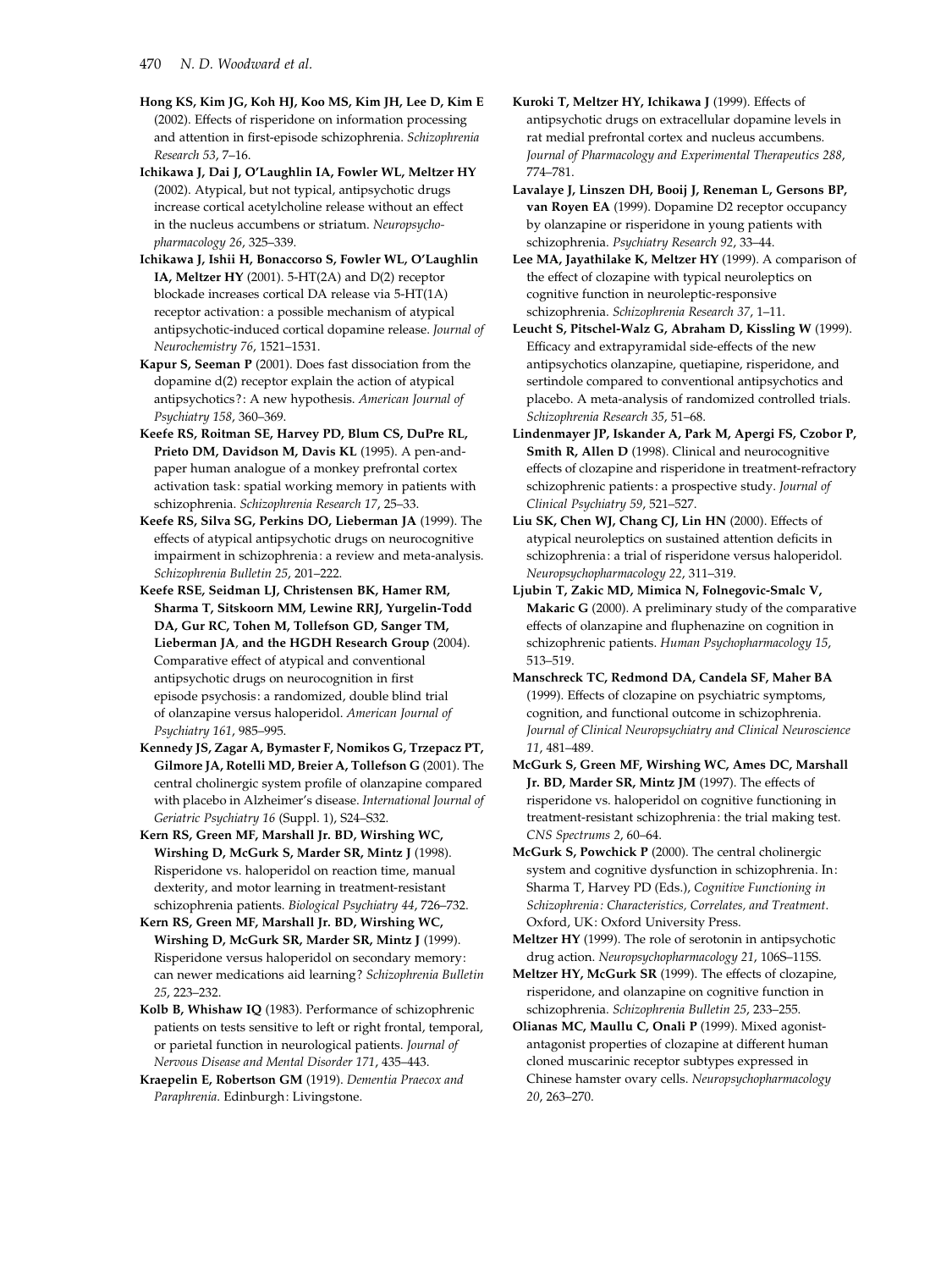Olincy A, Young DA, Freedman R (1997). Increased levels of the nicotine metabolite cotinine in schizophrenic smokers compared to other smokers. Biological Psychiatry 42, 1–5.

Parada MA, Hernandez L, Puig DP, Rada P, Murzi E (1997). Selective action of acute systemic clozapine on acetylcholine release in the rat prefrontal cortex by reference to the nucleus accumbens and striatum. Journal of Pharmacology and Experimental Therapeutics 281, 582–588.

Potkin SG, Fleming K, Jin Y, Gulasekaram B (2001). Clozapine enhances neurocognition and clinical symptomatology more than standard neuroleptics. Journal of Clinical Psychopharmacology 21, 479–483.

Purdon SE (1999). Cognitive improvement in schizophrenia with novel antipsychotic medications. Schizophrenia Research 35 (Suppl.), S51–S60.

Purdon SE (2000). Measuring neuropsychological change in schizophrenia with novel antipsychotic medications. Journal of Psychiatry and Neuroscience 25, 108–116.

Purdon SE, Jones BD, Stip E, Labelle A, Addington D, David SR, Breier A, Tollefson GD (2000).

Neuropsychological change in early phase schizophrenia during 12 months of treatment with olanzapine, risperidone, or haloperidol. The Canadian Collaborative Group for research in schizophrenia. Archives of General Psychiatry 57, 249–258.

Purdon SE, Labelle A, Boulay L (2001a). Neuropsychological change in schizophrenia after 6 weeks of clozapine. Schizophrenia Research 48, 57–67.

Purdon SE, Malla A, Labelle A, Lit W (2001b). Neuropsychological change in patients with schizophrenia after treatment with quetiapine or haloperidol. Journal of Psychiatry and Neuroscience 26, 137–149.

Purdon SE, Woodward N, Lindborg SR, Stip E (2003). Procedural learning in schizophrenia after 6 months of double-blind treatment with olanzapine, risperidone, and haloperidol. Psychopharmacology (Berlin) 169, 390–397.

Purdon SE, Woodward ND, Mintz A, Labelle A (2002). Procedural learning improvements after six weeks of clozapine treatment. Schizophrenia Research 53, 165–166.

Rosenheck R, Perlick D, Bingham S, Liu-Mares W, Collins J, Warren S, Leslie D, Allan E, Campbell EC, Caroff S, Corwin J, Davis L, Douyon R, Dunn L, Evans D, Frecska E, Grabowski J, Graeber D, Herz L, Kwon K, Lawson W, Mena F, Sheikh J, Smelson D, Smith-Gamble V (2003). Effectiveness and cost of olanzapine and haloperidol in the treatment of schizophrenia: a randomized controlled trial. Journal of the American Medical Association 290, 2693–2702.

Rosenthal R (1994). Parametric measures of effect size. In: Cooper HM, Hedges LV (Eds.), The Handbook of Research Synthesis (pp. 231–244). New York: Russell Sage Foundation.

Rossi A, Mancini F, Stratta P, Mattei P, Gismondi R, Pozzi F, Casacchia M (1997). Risperidone, negative symptoms and cognitive deficit in schizophrenia: an open study. Acta Psychiatrica Scandinavica 95, 40–43.

Rybakowski JK, Borkowska A (2001). The effect of treatment with risperidone, olanzapine, or phenothiazines on

cognitive functions in patients with schizophrenia. International Journal of Psychiatry in Clinical Practice 5, 249–256.

Sax KW, Strakowski SM, Keck Jr. PE (1998). Attentional improvement following quetiapine fumarate treatment in schizophrenia. Schizophrenia Research 33, 151–155.

Saykin AJ, Shtasel DL, Gur RE, Kester DB, Mozley LH, Stafiniak P, Gur RC (1994). Neuropsychological deficits in neuroleptic naive patients with first- episode schizophrenia. Archives of General Psychiatry 51, 124–131.

Schall U, Catts SV, Chaturvedi S, Liebert B, Redenbach J, Karayanidis F, Ward PB (1998). The effect of clozapine therapy on frontal lobe dysfunction in schizophrenia: neuropsychology and event-related potential measures. International Journal of Neuropsychopharmcology 1, 19–29.

Schotte A, Janssen PF, Bonaventure P, Leysen JE (1996). Endogenous dopamine limits the binding of antipsychotic drugs to D3 receptors in the rat brain: a quantitative autoradiographic study. Histochemical Journal 28, 791–799.

Seeman P (2002). Atypical antipsychotics: mechanism of action. Canadian Journal of Psychiatry 47, 27–38.

Shadish WR, Haddock CK (1994). Combining estimates of effect size. In: Cooper HM, Hedges LV (Eds.), The Handbook of Research Synthesis (pp. 261–282). New York: Russell Sage Foundation.

Sharma T, Harvey PD (2000). Cognition in Schizophrenia Impairments, Importance, and Treatment Strategies. Oxford, UK: Oxford University Press.

Sharma T, Hughes C, Soni W, Kumari V (2003). Cognitive effects of olanzapine and clozapine treatment in chronic schizophrenia. Psychopharmacology (Berlin) 169, 398–403.

Shirazi-Southall S, Rodriguez DE, Nomikos GG (2002). Effects of typical and atypical antipsychotics and receptor selective compounds on acetylcholine efflux in the hippocampus of the rat. Neuropsychopharmacology 26, 583–594.

Simosky JK, Stevens KE, Adler LE, Freedman R (2003). Clozapine improves deficient inhibitory auditory processing in DBA/2 mice, via a nicotinic cholinergic mechanism. Psychopharmacology (Berlin) 165, 386–396.

Smith ML, Glass GV, Miller TI (1980). The Benefits of Psychotherapy. Baltimore: Johns Hopkins University Press.

Smith RC, Infante M, Singh A, Khandat A (2001). The effects of olanzapine on neurocognitive functioning in medication-refractory schizophrenia. International Journal of Neuropsychopharmacology 4, 239–250.

Spreen O, Strauss E (1998). A Compendium of Neuropsychological Tests Administration, Norms, and Commentary. New York: Oxford University Press.

Stevens A, Schwarz J, Schwarz B, Ruf I, Kolter T, Czekalla J (2002). Implicit and explicit learning in schizophrenics treated with olanzapine and with classic neuroleptics. Psychopharmacology (Berlin) 160, 299–306.

Stip E, Lussier I (1996). The effect of risperidone on cognition in patients with schizophrenia. Canadian Journal of Psychiatry 41, S35–S40.